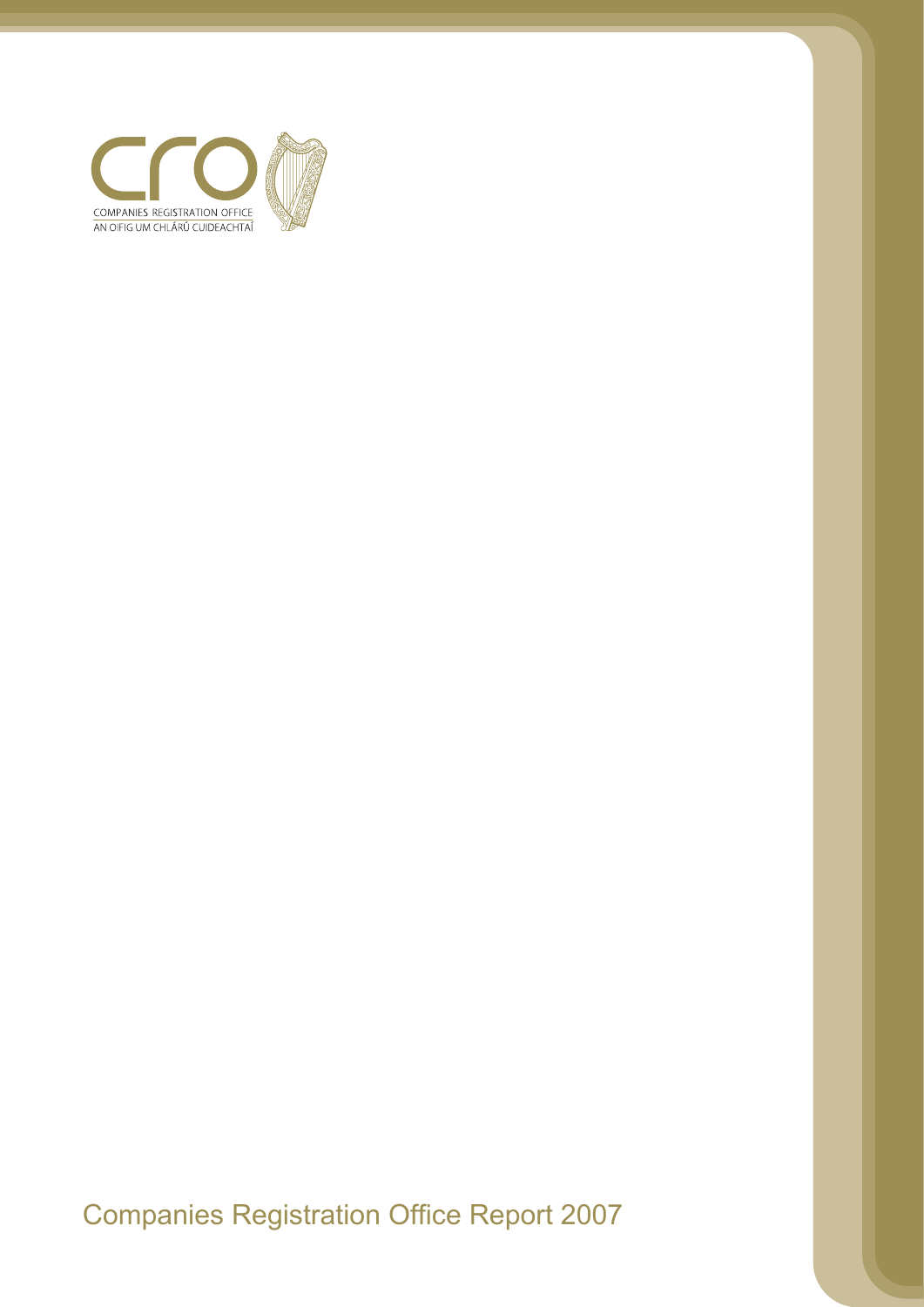# **CONTENTS**

| 1. INTRODUCTION                                                    |    |
|--------------------------------------------------------------------|----|
| APPENDIX 1: DETAILED STATISTICS                                    |    |
| <b>APPENDIX 2: FINANCE</b>                                         | 37 |
| APPENDIX 3: REGISTRAR OF COMPANIES<br>AND OTHER AUTHORISED PERSONS | 38 |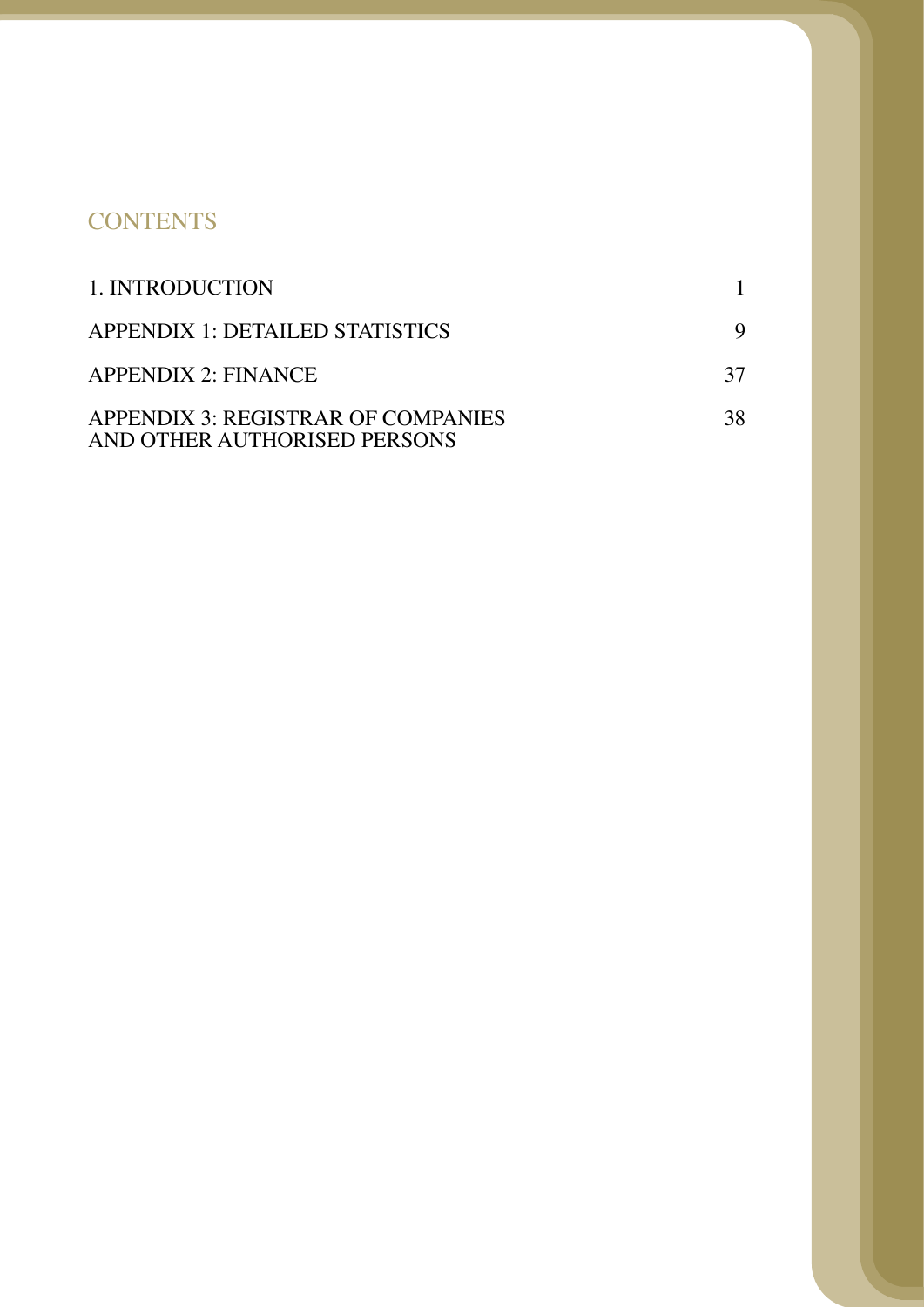## 1. INTRODUCTION

The CRO Mission Statement is to:

*ensure a high level of filing of returns due, a rapid turnaround of the information on those returns with the assurance that the information provided to us complies with the relevant statutory provisions and that the information supplied by us accurately reflects that provided.* 

endeavouring as far as possible that the documents are properly completed and that we furnish correct information in turn. We divide that statement into its three parts covering INPUT, getting companies to file returns due, OUTPUT, ensuring that the public have ready access to those documents and QUALITY,

## **INPUT**

## Enforcement

We have undertaken in our enforcement activities to focus our actions on companies with a history of repeated late filings by way of:

- Supplementing our standard pre-and post-ARD reminder notices to companies, by sending notices to the directors of such companies at their residential addresses, and
- Intensifying the level of section 371 High Court actions against such companies.

While the new notices elicited responses from some directors who had hitherto not responded to notices addressed to their companies, the interaction between the CRO and the CSSO on the section 371 front did not yield a sufficient number of cases for the courts until towards the end of the year.

of their annual return and accounts. For annual report purposes we measure that figure as at 31 December. The rate of progress under that heading was disappointing. The figure at 31 December Our key measure of compliance is the number of companies up-to-date at any given time in the filing 2007 was 88.5% as opposed to 88% a year earlier. We had hoped to achieve 89.5%.

and achieved 77% up from 75% in 2006. For the number of companies filing a current return we had set a target of 92% in the business plan and reached 90% up from 89% in 2006. We set a target of 80% of companies to file on time in 2007

Revenue from late filing penalties remained high at  $E$ 17.9 million. That is however a reduction from €20.7 million in the previous year.

We need to continue our efforts to drive down non-compliance and late filing penalties.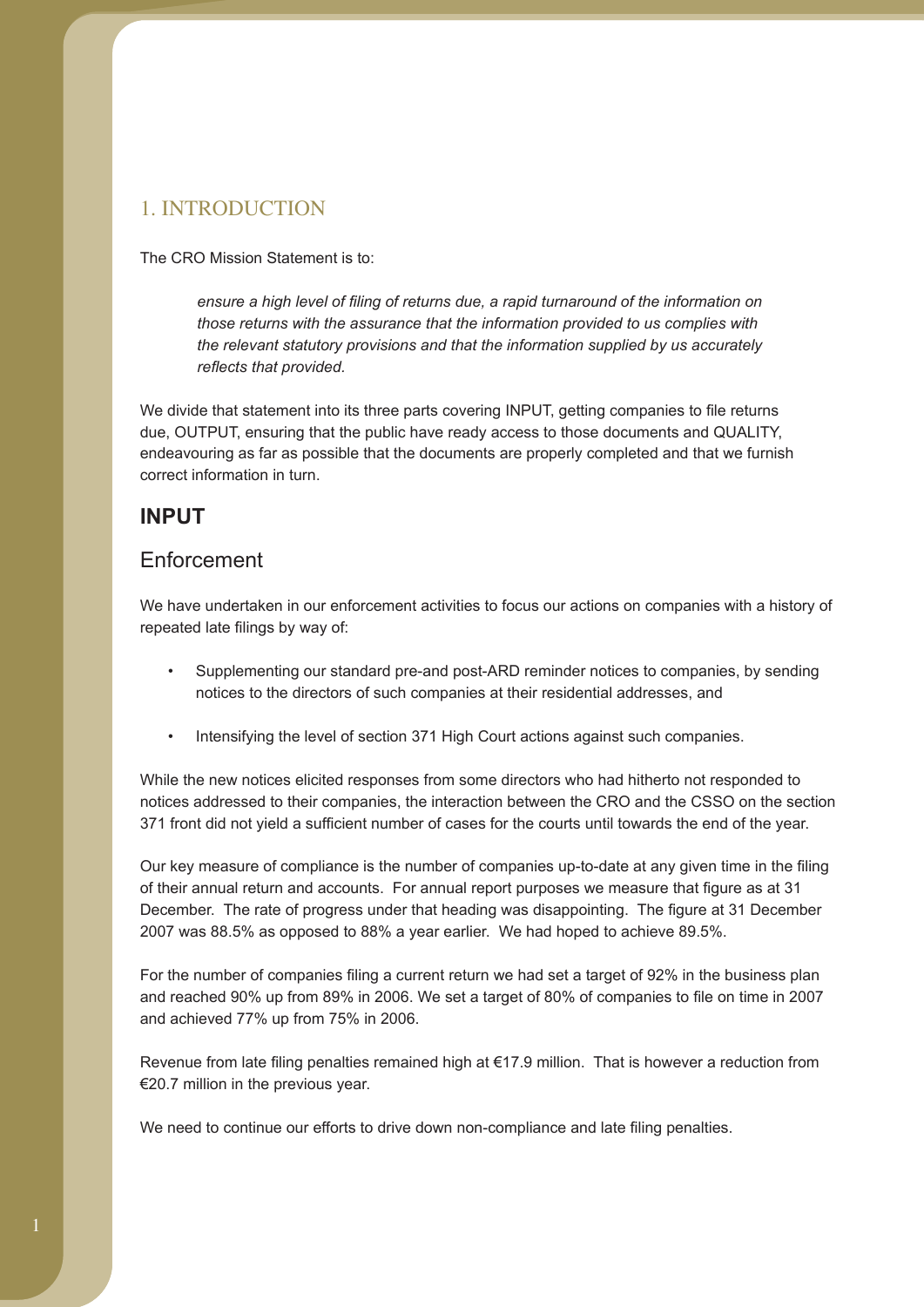#### **Liquidations and receiverships**

We achieved our targets for processing and scanning of initial documents for liquidations, receiverships and examinerships but we were not able to achieve the integration of these processes into the integrated enforcement environment on which our enforcement processes are based.

# **OUTPUT**

Documents received electronically can be readily made available for inspection.

In 2007, 125,000 returns were filed electronically, a 50% increase over the previous year. It was encouraging that these numbers were particularly strong towards the end of the year giving rise to the hope of continued growth in 2008. If the percentages for the last quarter of 2007 are sustained then we can anticipate a further 30% increase in 2008. We are hopeful however that we can exceed that figure.

### **Backfile Project**

In preparation for the full decentralisation to Carlow we embarked on a project, in 2006, to scan all of the pre-1990 documents for live companies, which had not been scanned. During 2007, more than half a million documents were scanned and indexed, over 70% of which have been transferred to the imaging system and are now available online for public inspection. There remain only a few documents that require indexing. As a result, requests for "hard files" on live companies have virtually ceased.

#### **Bulk Data**

We achieved our objective of delivering data products to CRO customers in accordance with published delivery commitments.

#### **Web Search facility**

We set a target for 2007 of 92% of searches carried out on line. This target was exceeded by September 2007 with more than 93% conducted online in October and November. This compares to 91% in November 2006.

#### **Postal Lodgements**

The receipt of submissions through the cash system remains a critical output from the Office as delays in recording documents result in a diminution of customer service and impact on the enforcement process.

For 2007 we undertook to process all documents submitted by the public within the day and process all postal lodgements within three days of receipt at normal times and to clear them within seven days of receipt at peak times of the year.

The Office continued to deal with the seasonal peaks in a timely manner. No large backlogs were allowed to accumulate in 2007.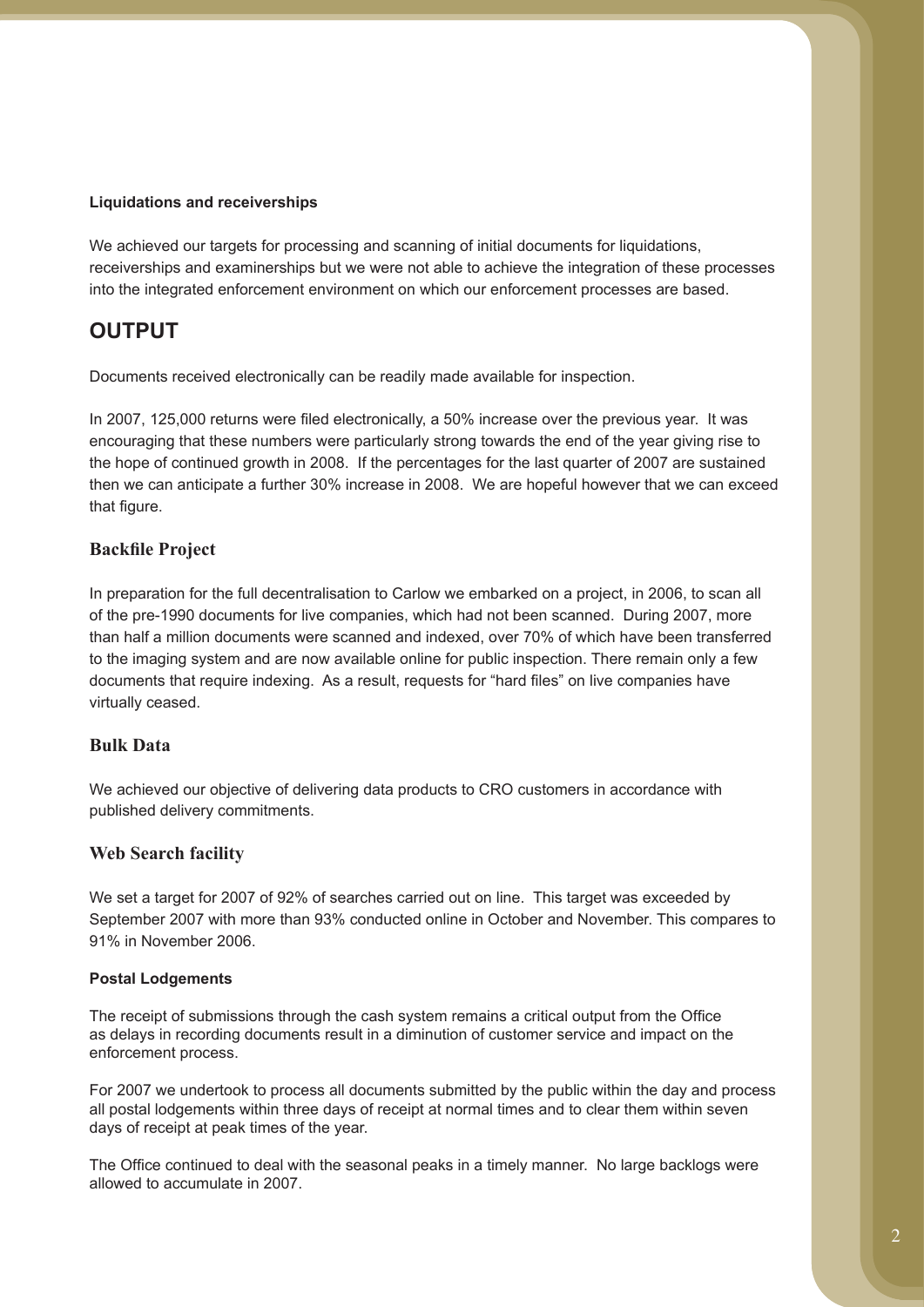The major project undertaken by the Office in 2007 was the decentralization of the Postal Lodgements and Annual Returns Section of the Office to Carlow in July (see detailed note below).

A total of almost 406,219 submissions were received throughout the year, of which over 172,805 were annual returns. Almost 50,000 submissions were received and processed through the cash system during the month of October 2007 alone. Almost 28,000 of these were annual returns of which nearly 7,000 were electronic.

#### **Public Office Lodgements**

While postal lodgements are handled by the Carlow office, documents are also lodged in person in the Dublin Office and our commitment to process all documents received in Dublin, and account for receipts, within the day was achieved.

#### **Processing of Current Post-Incorporation documents**

The registration of documents other than annual returns was kept up to date during the year and the preliminary processing of annual returns was also satisfactorily completed, particularly during the peak filing periods in January and October.

The scanning of documents was also achieved in good time.

#### **Mortgages**

We achieved our targets of scanning mortgage documents within 7 days of receipt and keeping the Slavenburg list completely up to date. Slippage has occurred in the registration of mortgages within the 14 day limit set out in the Business Plan.

#### **Business Names**

Most electronic applications were registered within the target period of 5 to 7 working days of receipt with particular attention given to electronically filed applications.

#### **Post Incorporation - Unit A**

There was a major re-organisation of the work of the section with a number of the current tasks transferred to the Carlow office.

A-List achieved its scanning objectives for the year within the targeted times and implemented, as indicated in the business plan, the new workflow system for registering various post-incorporation forms. While registration was generally satisfactory, a backlog of B10, notification of change of officer, forms had accumulated by year-end which has since been cleared.

A-List also gave extensive support to the ODCE and other government bodies for provision of original documents, the certification of documents or provision of section 370 certificates.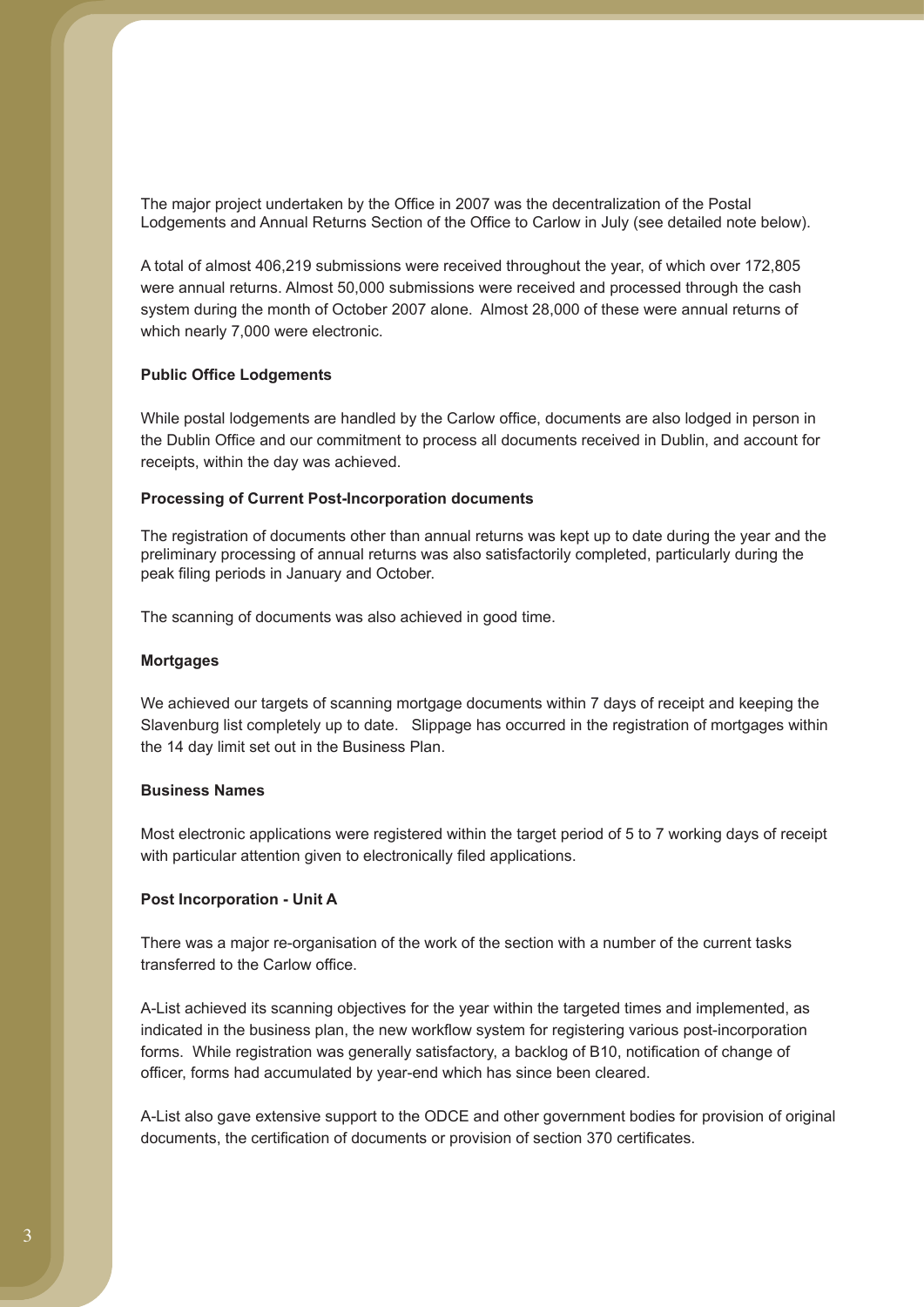#### **Limited Partnerships and External companies**

We achieved our targets for the processing and scanning of documents under this heading but we have not yet completed the exercise of updating the register of external companies by contacting each branch that is in arrears with filing.

### **System Downtime**

Our commitment was to ensure a rapid response to unplanned downtime.

Unplanned System downtime was minimal during the year.

#### **Disaster Recovery**

We undertook to have a trial run during 2007 of a complete transfer of IT systems to a replica system off-site.

The image storage facility and the database have been replicated and moved off-site. Work is almost complete on the replication of all other applications. It was anticipated that this work would be completed in 2007 and all replicas moved off-site and that a mock-up of a disaster recovery could be conducted. Some of that work remains to be done in 2008.

## **QUALITY**

### **Business Process Re-engineering (BPR)**

In December 2006 it was decided by the Department of Enterprise, Trade and Employment that 32 staff from CRO would decentralise to Carlow the following July, in advance of the full decentralisation of the Office in 2009.

A decision was taken as to which functions should be moved and a BPR committee was convened to look at what changes in current processes were required in this new structure and to examine potential for improvement. The committee consisted of a cross section of the office by grade and location. The committee reported their conclusions in June 2007 and the resulting document is used as a high level procedures manual for both offices. The manual has been and will be continually reviewed in light of lessons learned.

### **E Filing**

CRO's principal means of dealing with the increased volumes of registration resulting from greater compliance is the automation of its processes. The outsourced key-up of annual return data has largely automated the registration process for these forms. This outsourcing is slowly being replaced by enabling and encouraging the presenters to key up the data and file the returns online.

A facility for electronic filing of the annual return was added to our online filing environment, CORE and was formally launched in April 2007. The web-based annual return filing application presents to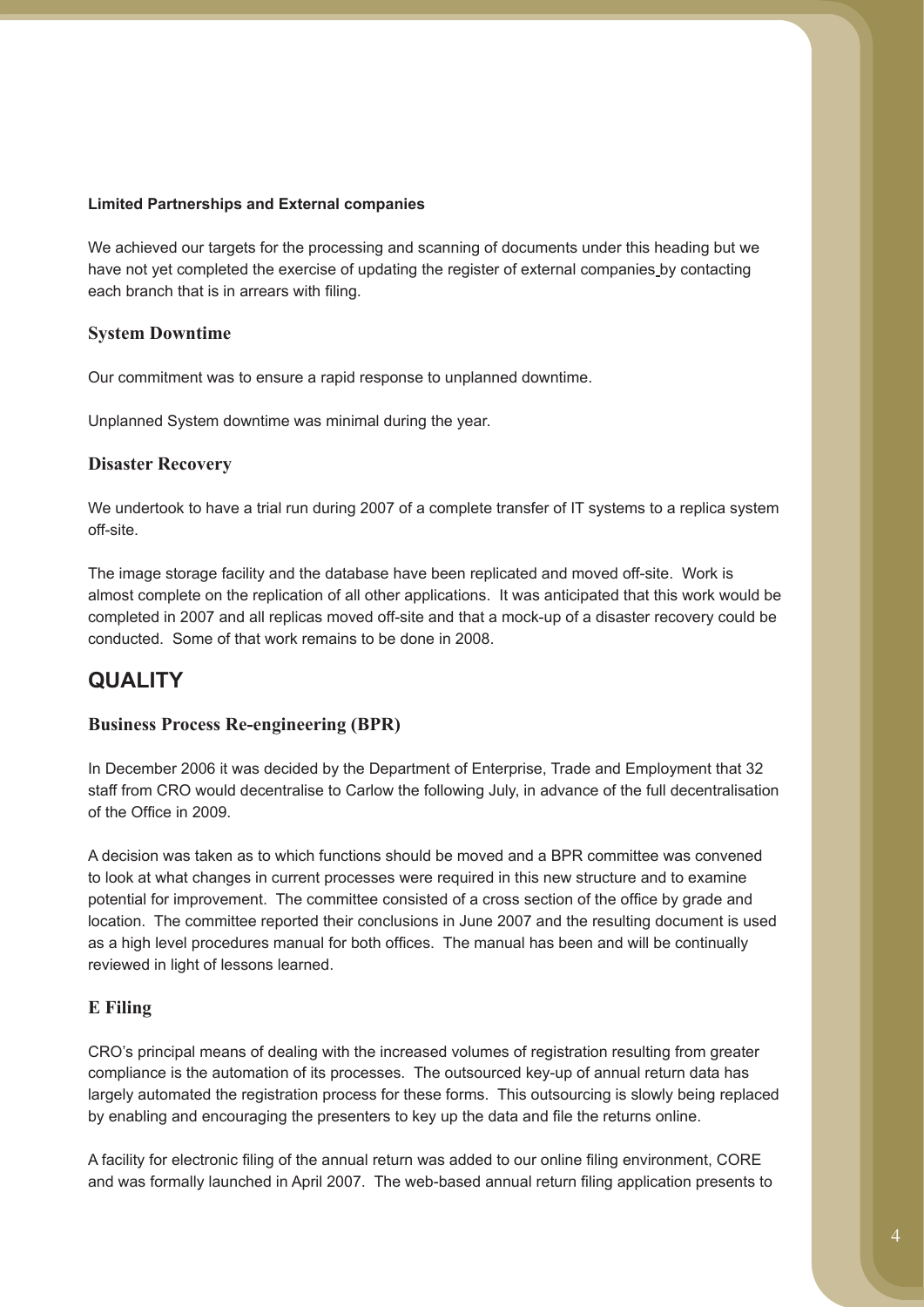the filer a pre-filled annual return, which they only have to check, amend where appropriate and sign. This facility has proved extremely successful, with more than 17% of annual returns filed by this method in December 2007. Its availability is advertised in every ARD notification letter, which also encloses an instruction leaflet.

The main advantage of this method for the CRO and the customer is that it checks and validates the content of the form against the register, thereby reducing errors and the resulting need to return the document to the presenter with queries. It also enables the documents without queries to be registered by the IT system without any human intervention. More than 60% of annual returns filed from this application are being registered automatically. That saves time and money for companies and their agents as well as for the CRO. The cost saving is passed back to clients in the form of lower filing fees and the information available is of an increasingly high quality and accuracy.

As can be seen from the table below, the take-up of the e-filed annual return was very slow compared to other forms. A number of measures have resulted in the disproportionate increase since 2005:

- The introduction of the statutory Electronic Filing Agent (EFA) in December 2005,
- The differential in fees for electronic filing introduced in December 2005
- Functionality was added, in 2006, to third party software packages which now allows clients to choose to generate a signature page that will be signed by the Director/Secretary and
- The launch of the web-based pre-filled annual return in April 2007.

An online form B69 (declaration that a person has ceased to be a director or secretary of a company which has failed to send notification of the said cessation) was added to CORE in February 2007. If filed electronically there is no fee. This is to cater in particular for company formation agents who, due to the historic, now ceased, practice of forming shelf companies, are recorded as directors of companies from which they have, long since, resigned. However, the companies have failed to notify the Registrar. We are anxious to clean up the register by facilitating the filing of the form B69 in these cases. The number of B69s filed almost doubled in 2007 to more than 1,000 with over half of these being filed electronically.

|                                  | 2003    | 2004  | 2005  | 2006  | 2007  |
|----------------------------------|---------|-------|-------|-------|-------|
| B10 change in director/secretary | 16.9%   | 28.7% | 43.6% | 46.9% | 52.2% |
| <b>B1 Annual Return</b>          | 1.1%    | 4.2%  | 5.4%  | 9.3%  | 23.4% |
| B2 change in Registered Office   | 20.2%   | 36.0% | 46.8% | 56.4% | 58.5% |
| Bus Names Registration & changes | $9.2\%$ | 26.5% | 44.1% | 65.9% | 71.6% |
| <b>Others</b>                    | n/a     | n/a   | n/a   | 18.8% | 22.4% |

During 2007 the take-up of e-filing continued to increase. The following shows the increase since 2003: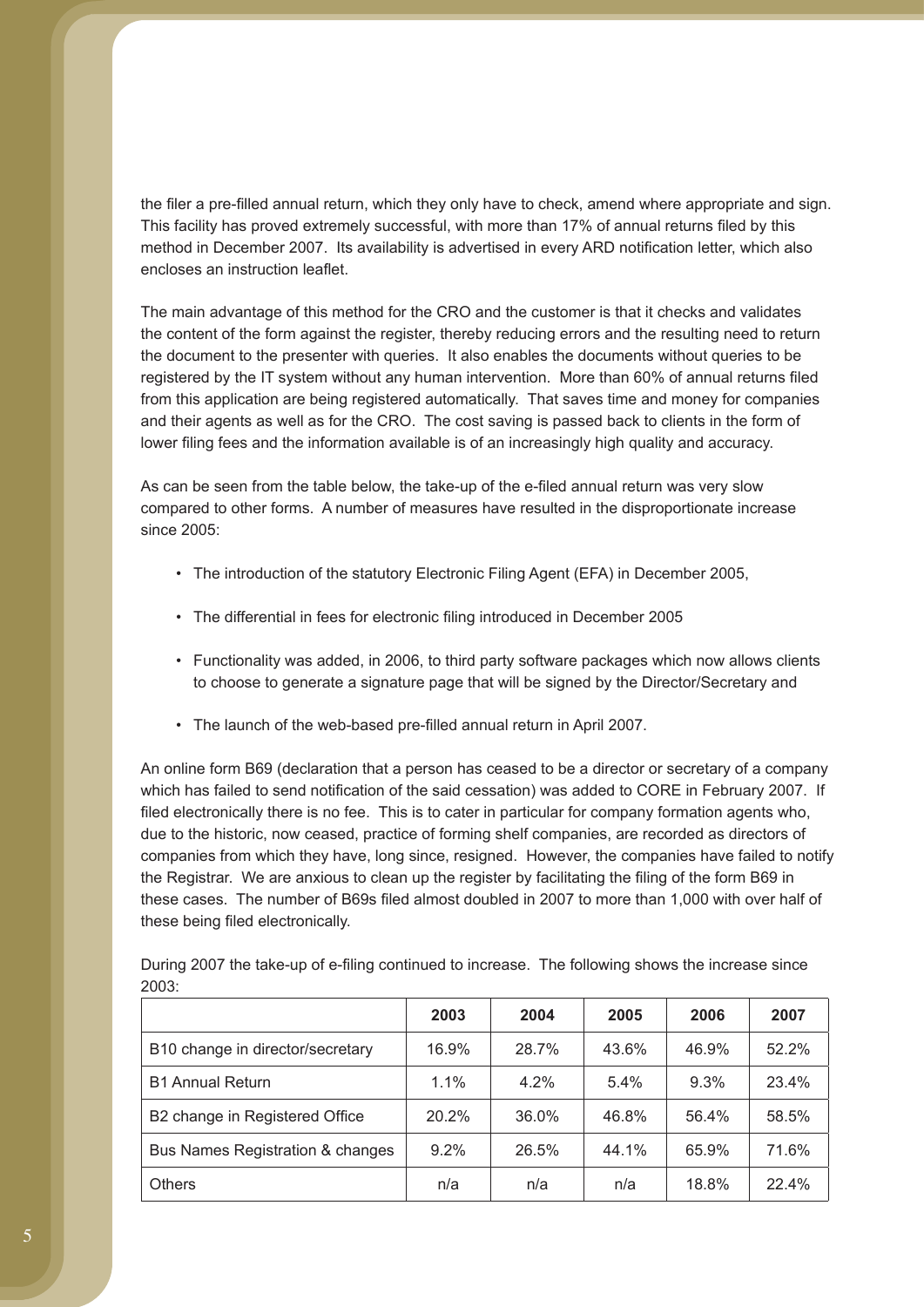### **Strategy to Encourage Take-up of e-Filing**

In our 2007 Business Plan we undertook to launch a nationwide training programme and commence an advertising campaign to promote the pre-filled annual return. These are what we expect to be the main constituents of a strategy to encourage the take-up of e-filing which will be developed and implemented with the assistance of an external contractor. In advance of embarking on this strategy, it was decided that we should try to identify the obstacles, real or perceived, to the take-up of e-filing. Market research was conducted at the end of the year and the results will inform the development of the strategy. The results were encouraging and suggest that two thirds of filing agents are filing electronically, half of those filing annual returns by this method.

# **CUSTOMER SERVICE**

### **CORE (Companies Online Registration Environment)**

CORE allows presenters to view, in a managed environment, up to date information on companies for which they are a filing agent. It also allows customers to view their accounts' statements and transactions. The e-filing environment has been integrated into CORE, providing a much improved functionality for the management of e-filed forms. Its popularity continues to increase, receiving more than 11,000 unique visitors in October 2007. Additional functionality was added in 2007 to allow customers to download their account statements. A version in Irish has also been added.

### **Information Unit**

The number of calls received during 2007 was similar to those received during 2006 with nearly 160,000 calls received during the year i.e. an average of 3,048 calls per week. An e-mail handling system is available to give customers alternative methods of contacting the office (info@cro.ie).

Over 15,740 e-mails were answered during 2007. This is 24% up on e-mails answered in 2006. 74% of e-mails were replied to within 8 hours of receipt.

The CRO is encouraging its customers to e-mail their queries to the office instead of phoning, where the information unit will endeavour to reply to their questions that same day.

#### **Publications**

The CRO published an ezine monthly during 2007. This is an electronic bulletin that informs subscribers of the current developments within the Office and also notifies subscribers of future events.

In Spring 2007 an information bulletin issued to all company directors. It dealt with filing an online annual return and changes in disclosure requirements.

An advertising campaign was conducted to inform customers regarding the new arrangements resulting from the partial decentralisation.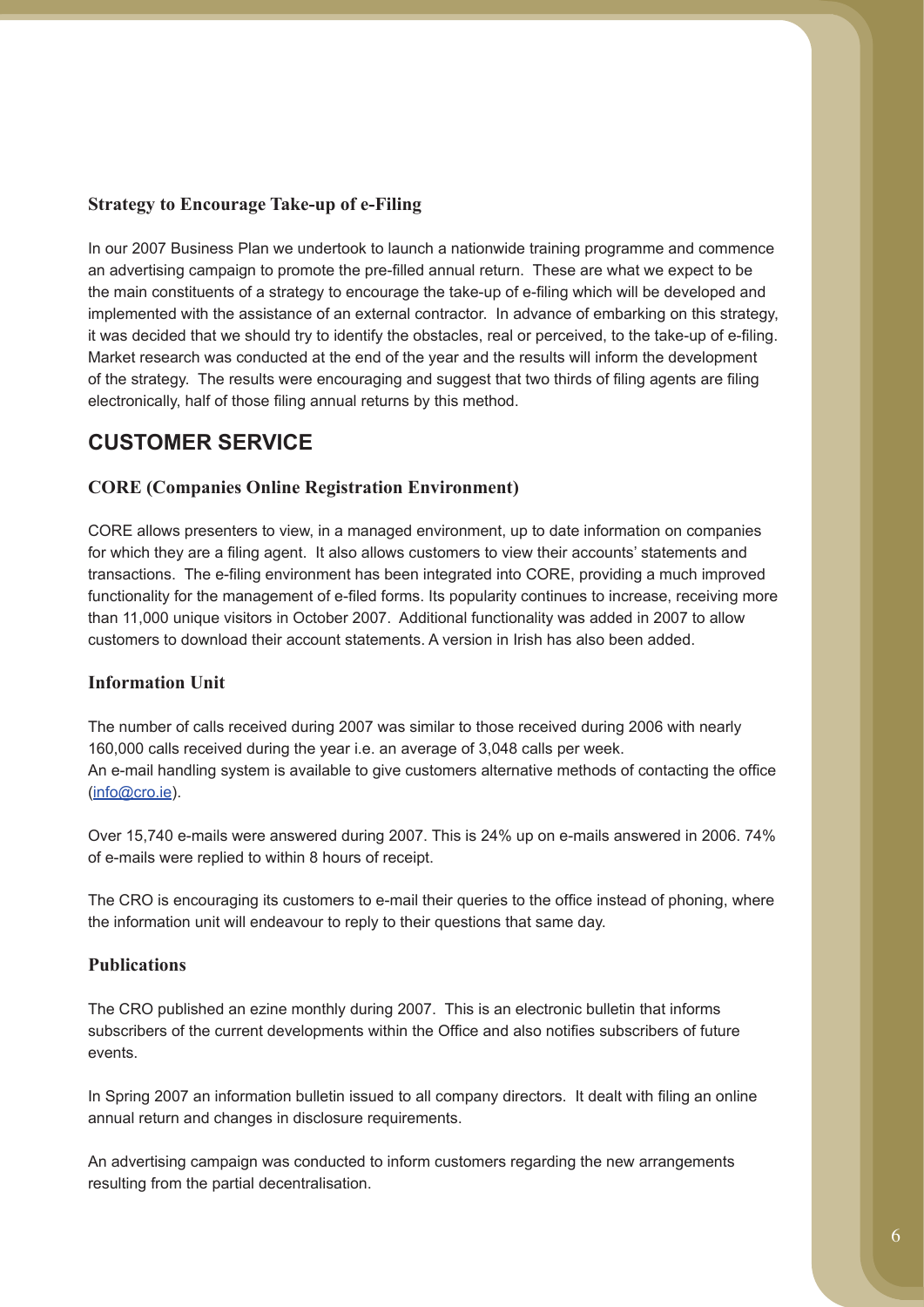In 2007 the CRO did an upgrade to its website following technical difficulties. A new content management tool was installed and the new website was available to the public from early August.

#### **Customer Present Credit Card Facility**

A preferred provider of customer present credit card payment facilities has been selected. The implementation will be completed during 2008.

## **DECENTRALISATION**

#### **Postal Lodgements and Annual Returns Section, Carlow**

The first phase of the decentralisation of the Companies Registration Office (CRO) to Carlow was implemented with effect from 30 July, 2007, when 32 staff of the CRO took up duty in a newly constructed office at O'Brien Road, Carlow.

This was a major undertaking, not just in terms of the logistical and IT aspects of such a move, but also in terms of integrating and training a new corps of staff as the majority of the people involved in the move had not previously worked in the CRO. The Carlow office is equipped to the highest standard and is operating a new integrated document receipt and scanning process to shorten the time taken to make documents available for public inspection. The office is successfully receiving and processing over 1,000 annual returns and statutory filings a day.

The primary purpose of the new office in Carlow is to act as a postal lodgements office and annual return processing section for the CRO. The rationale for this decision was that the opening of post, processing to "received" stage and immediate scanning of documents would eliminate the need for paper documents to be routed in several directions, thereby reducing the incidence of documents being mislaid. The staff in Dublin based sections of CRO now work off the scanned images while the original documents are stored in Carlow. Requests from staff in Dublin for documents to be retrieved for re-scanning or return are submitted through an electronic Workflow system and processed by the staff in Carlow. This system is working very well.

The specific functions which moved to Carlow and the performance standards set for them are set out below:

Back Cash: The following documents, and accompanying fees, received in the post in Carlow are now processed to "received" status in Carlow:

- annual returns and correspondence regarding annual returns,
	- submissions relating to: directors, secretaries, registered office address, auditors, liquidations, receivership, wind-up, amendments to share capital, amendments to memoranda and articles of associations, restorations, resolutions, changes to membership, prospectuses.
- applications to open customer accounts and cheques for lodgment to customer accounts.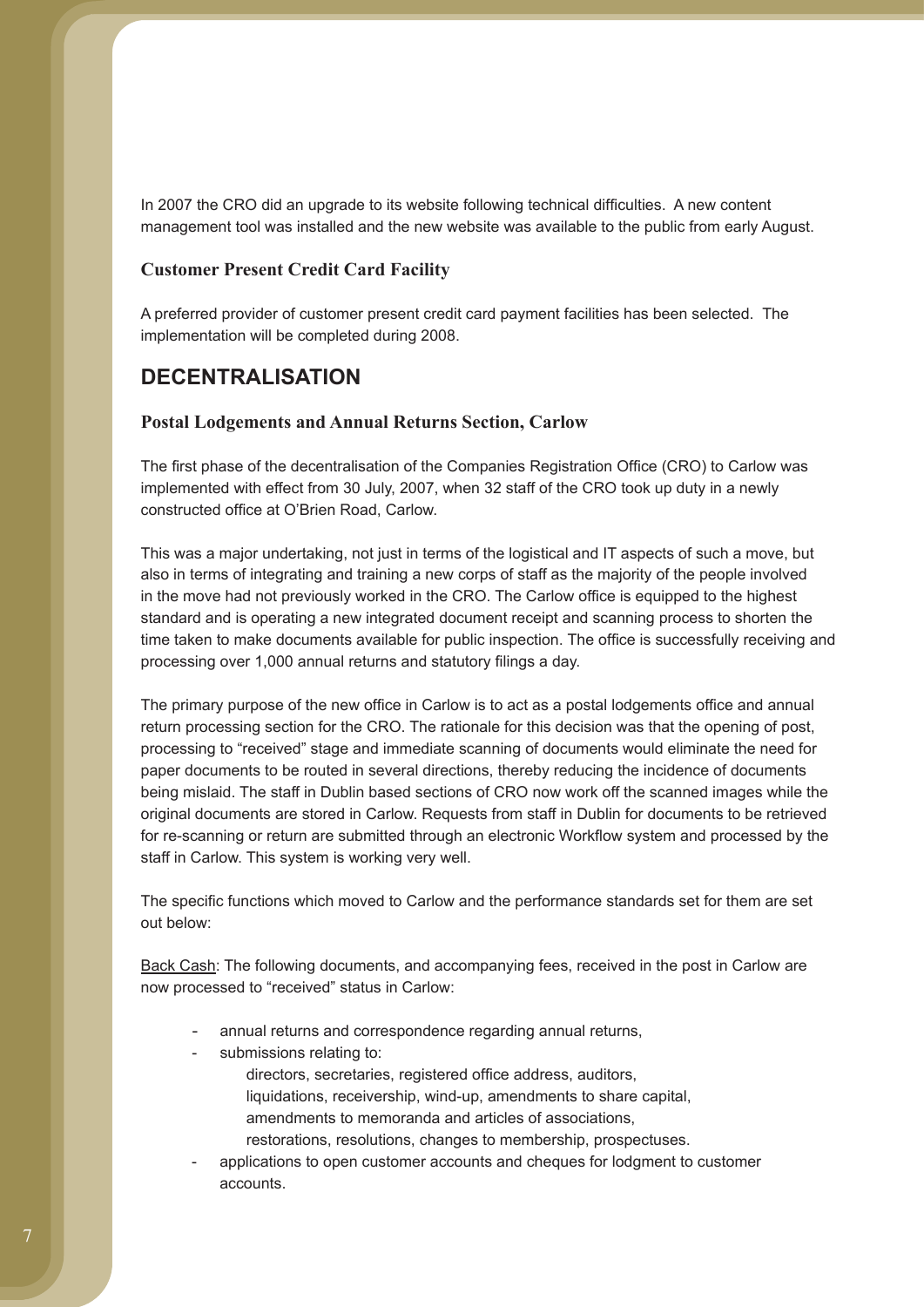The timeframes and success rates for processing documents are as follows:

Processing documents to "received" stage: Urgent post is received within 24 hours, exact fees within 48 hours, ordinary post within 72 hours and within 5 days during peak periods. These standards are generally being achieved. 172,805 annual returns were received in 2007 of which 32,000 were returned due to a variety of reasons. Over half of those were returned because they were late and required a late filing penalty and, in many cases, audited accounts.

Scanning: All documents received in Carlow are being scanned and stored in Carlow. The timescales for scanning are 24 hours after receipt onto the Registration System, normally, and 72 hours at peak periods.

Returns/rescans: Documents are being returned or rescanned on foot of requests from Dublin within 24 hours if urgent, 48 hours normally and within 5 days at peak times.

Registration of e-filed annual returns: Due to the upheaval involved in setting up the new office in Carlow, registration of those electronic annual returns which do not auto register has fallen behind but it is intended to clear this backlog before the end of 2008. The aim is to extend the use of the prefilled annual return as a means of reducing and eliminating the backlog of unregistered but received and scanned annual returns.

Request for waivers of late penalties: Transmission of decisions on appeals against imposition of late filing fees or related issues within 2 weeks of receipt.

Filing & storage: It was intended that following decentralisation, all CRO documents would be sent to Carlow for storage and that Carlow would become the central repository for all CRO documents both current and historical. Due to difficulties in sourcing a suitable off-site storage facility in Carlow, this could not be fully implemented in 2007 but it is expected to be operational in the latter half of 2008.

The Carlow office is a postal lodgements office only and does not have a public counter. The CRO's public enquiries and lodgements office remains in Dublin.

The decentralisation of the remainder of the CRO to Carlow is scheduled to take place in 2010.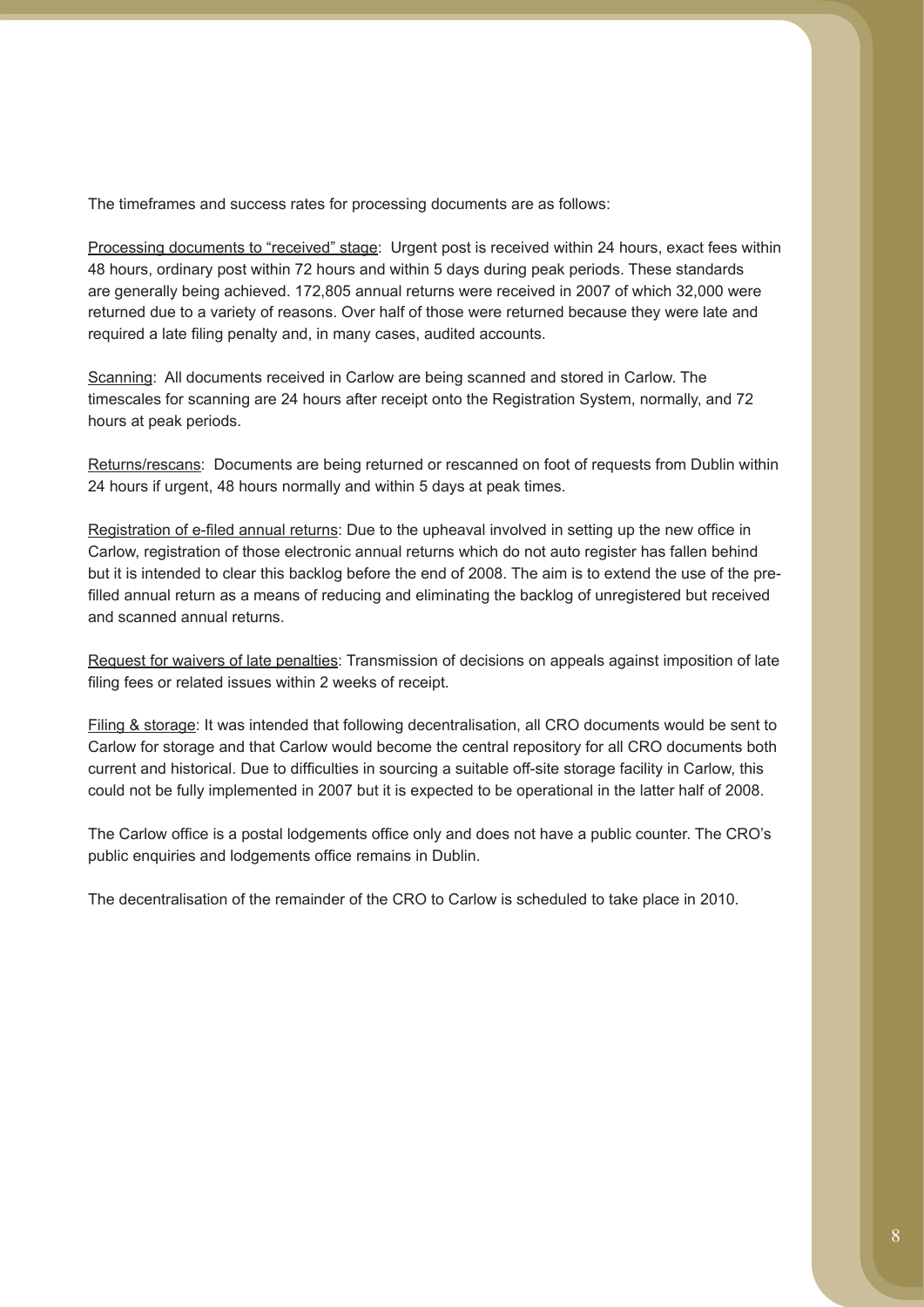# APPENDIX 1 DETAILED STATISTICS

# Make up of Register and Activity on the Register

## Make up of register of companies at end 2007

|                        | 2006    | $\%$  | 2007    | $\%$  |
|------------------------|---------|-------|---------|-------|
| <b>Private Limited</b> | 148,643 | 87.06 | 157,345 | 86.98 |
| <b>Public Limited</b>  | 1,561   | 0.91  | 1,633   | 0.9   |
| Unlimited              | 3,145   | 1.84  | 3,378   | 1.86  |
| Guarantee              | 13,694  | 8.02  | 14,598  | 8.7   |
| External               | 3,658   | 2.19  | 3,696   | 2.04  |
| <b>EEIG</b>            | 18      | -     | 20      | -     |
| Total                  | 170,719 |       | 180,891 |       |

*Note : this table excludes companies in the course of liquidation* 

Activity on the register of companies in 2007

|                                            | 2006      | 2007      | $\% +/-$ |
|--------------------------------------------|-----------|-----------|----------|
| <b>Total New Companies Registered</b>      | 19,190    | 18,704    | $-2.99$  |
| of which                                   |           |           |          |
| Private limited                            | 17,327    | 17,142    | $-1.76$  |
| <b>Public Limited</b>                      | 359       | 172       | $-52.09$ |
| Unlimited                                  | 115       | 178       | $+54.78$ |
| Guarantee                                  | 1,346     | 1,189     | $-11.67$ |
|                                            |           |           |          |
| Restorations                               |           |           |          |
| By Companies within one year of strike off | 749       | 599       | $-20.03$ |
| By the High Court or Circuit Court         | 205       | 206       | $+0.48$  |
|                                            |           |           |          |
| Companies Dissolved                        | 10,140    | 9,333     | $-8.96$  |
|                                            |           |           |          |
| Net Change                                 | $+10,004$ | $+10,338$ |          |

| Total number of new companies incorporated in 2007:         | 18.704 |
|-------------------------------------------------------------|--------|
| Total number of companies dissolved during 2007:            | 9.333  |
| Total number of companies restored to the register in 2007: | 805    |
| Number of single member companies on register:              | 35.294 |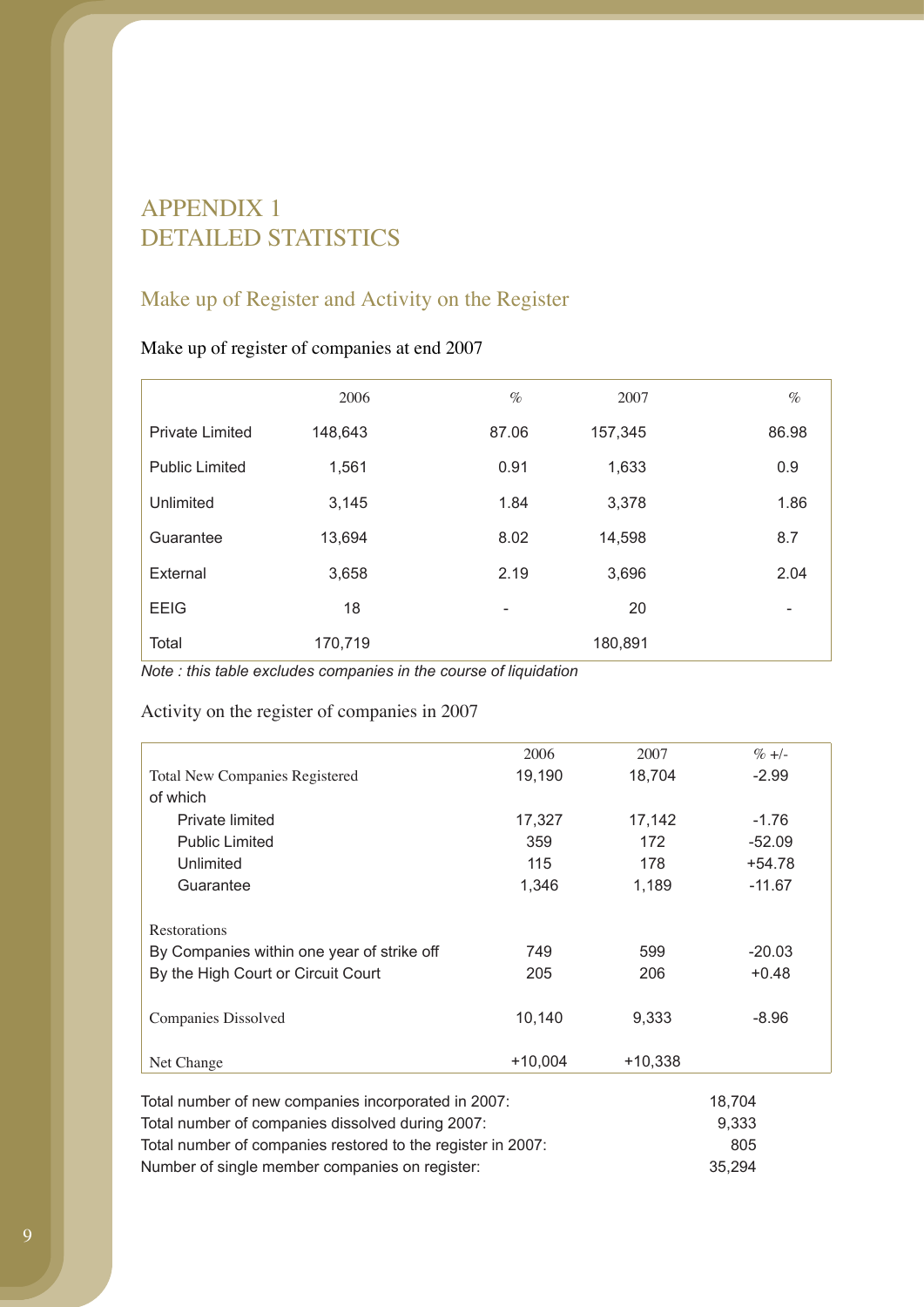## Restoration of Companies to the Register

Section 311(8) and section 311A of the Companies Act, 1963, and section 12B.(3) and section 12C of the Companies (Amendment) Act, 1982 provide for the restoration of a dissolved company to the Register of companies. A company may be restored to the Register by application to the:

- High Court before twenty years have elapsed from the date of dissolution;
- Circuit Court before twenty years have elapsed from the date of dissolution, where the applicant is a creditor;
- Registrar of Companies before twelve months have elapsed from the date of dissolution, where the application is made by or on behalf of the company.

| Year | Companies Restored to the Register | Companies on the Register | $\%$ |
|------|------------------------------------|---------------------------|------|
| 2002 | 618                                | 154,242                   | 0.4  |
| 2003 | 296                                | 148,303                   | 0.2  |
| 2004 | 729                                | 157,502                   | 0.5  |
| 2005 | 673                                | 160,707                   | 0.4  |
| 2006 | 954                                | 170,719                   | 0.6  |
| 2007 | 805                                | 180,891                   | 0.4  |

## External Register

Companies on external register at 31 December 2007:

|                            | 2006  | 2007  |
|----------------------------|-------|-------|
| Branches (EU)              | 1,114 | 1,240 |
| Branches (Non-EU)          | 261   | 285   |
| Place of business          | 2,281 | 2,168 |
| Total on external register | 3,656 | 3,693 |

## Changes of Company Name

During 2007 a total of 2,310 company changes of name were approved. This figure includes companies which were directed to change name under Section 23 (2) of the Companies Act 1963. In 2006 there were 2,102 changes in company name and 1,817 in 2005.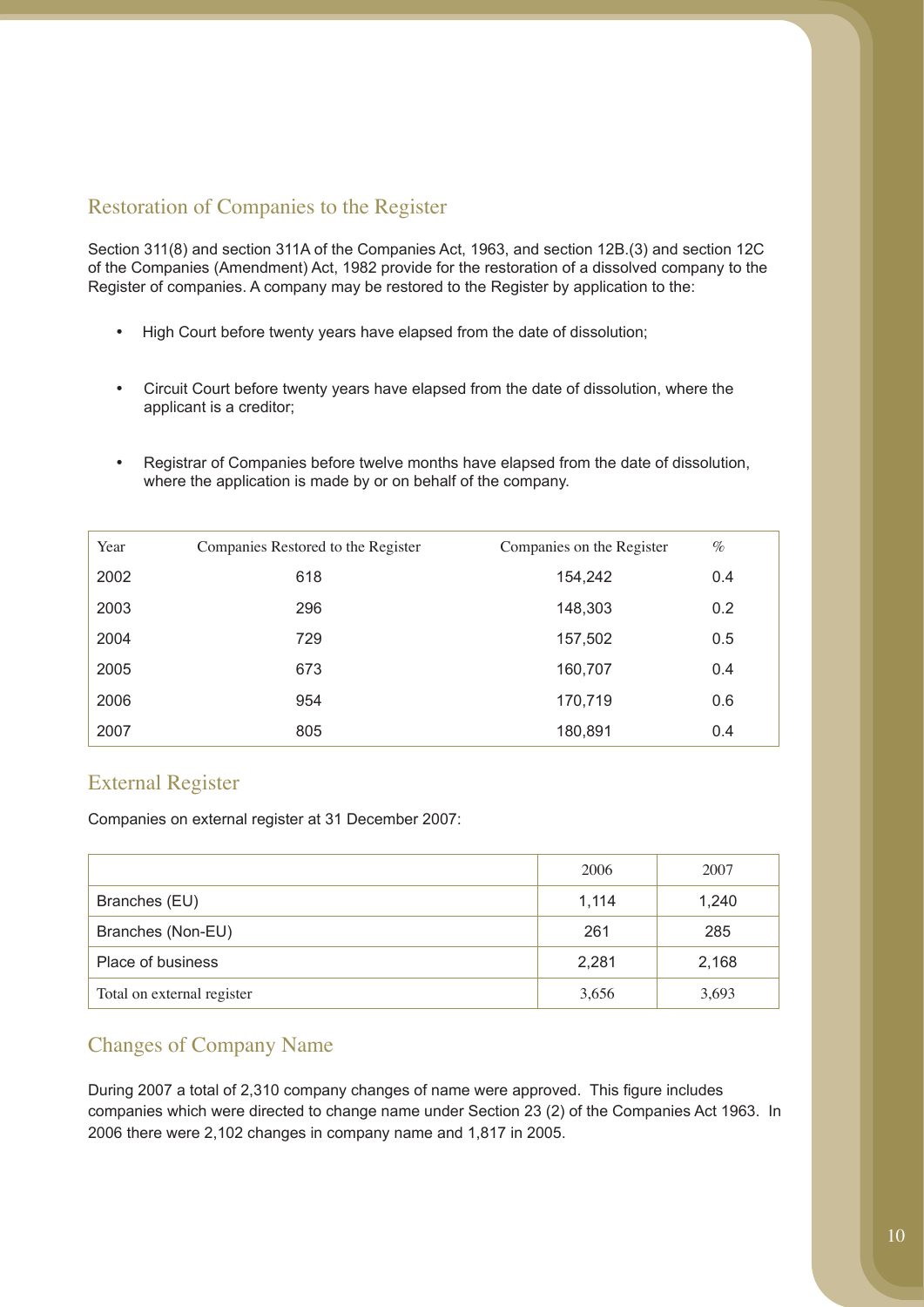### Permission To Omit "Limited"

In 2007 the following associations/companies were granted permission to omit "Limited" from their names:

ABILITY WEST AGAPE MINISTRIES IRELAND ANNAGHDOWN PARISH COUNCIL APPLE TREE FOUNDATION ARROW LEADERSHIP PROGRAM THE AUTHOR CHRISTIAN MISSION BON SECOURS FOUNDATION BOOKSHAREMOZAMBIQUE BROTHERS OF CHARITY SERVICES CLARE BROTHERS OF CHARITY SERVICES GALWAY BROTHERS OF CHARITY SERVICES LIMERICK BROTHERS OF CHARITY SERVICES ROSCOMMON BROTHERS OF CHARITY SERVICES SOUTH EAST BROTHERS OF CHARITY SOUTHERN SERVICES CATALYST FOR CONTRIBUTION CHRISTIAN CONGREGATION IN IRELAND CITAS CHARITY PROJECTS AN COIMISIÚN LE RINCÍ GAELACHA COON RE-DEVELOPMENT COMMITTEE COPSD CO. WICKLOW COMMUNITY PARTNERSHIP CRASH ENSEMBLE DANESFORT VOLUNTARY HOUSING ASSOCIATION DOCKLANDS COMMUNITY TRUST DOCKLANDS HOUSING TRUST THE DOMINICAN BIBLICAL INSTITUTE THE DUN LAOGHAIRE RATHDOWN VOLUNTEER CENTRE FR. JOSEPH K. BILL FOUNDATION FEIS CEOIL ASSOCIATION FRIENDS IN IRELAND HORSE SPORT IRELAND ICE SKATING ASSOCIATION OF IRELAND ICOMOS IRELAND THE INTENSIVE CARE SOCIETY OF IRELAND IONAD DORNALAÍOCHTA & ACLAÍOCHTA SHÉAIN UÍ MHAINÍN THE IRISH ASSOCIATION OF FUNERAL DIRECTORS THE IRISH FOUNDATION FOR CHILDREN IN CHINA IRISH NATIONAL ASSOCIATION FOR CYSTIC FIBROSIS JAMES JOYCE CULTURAL CENTRE KILKENNY CHRISTIAN CENTRE KILLARNEY COMMUNITY SERVICES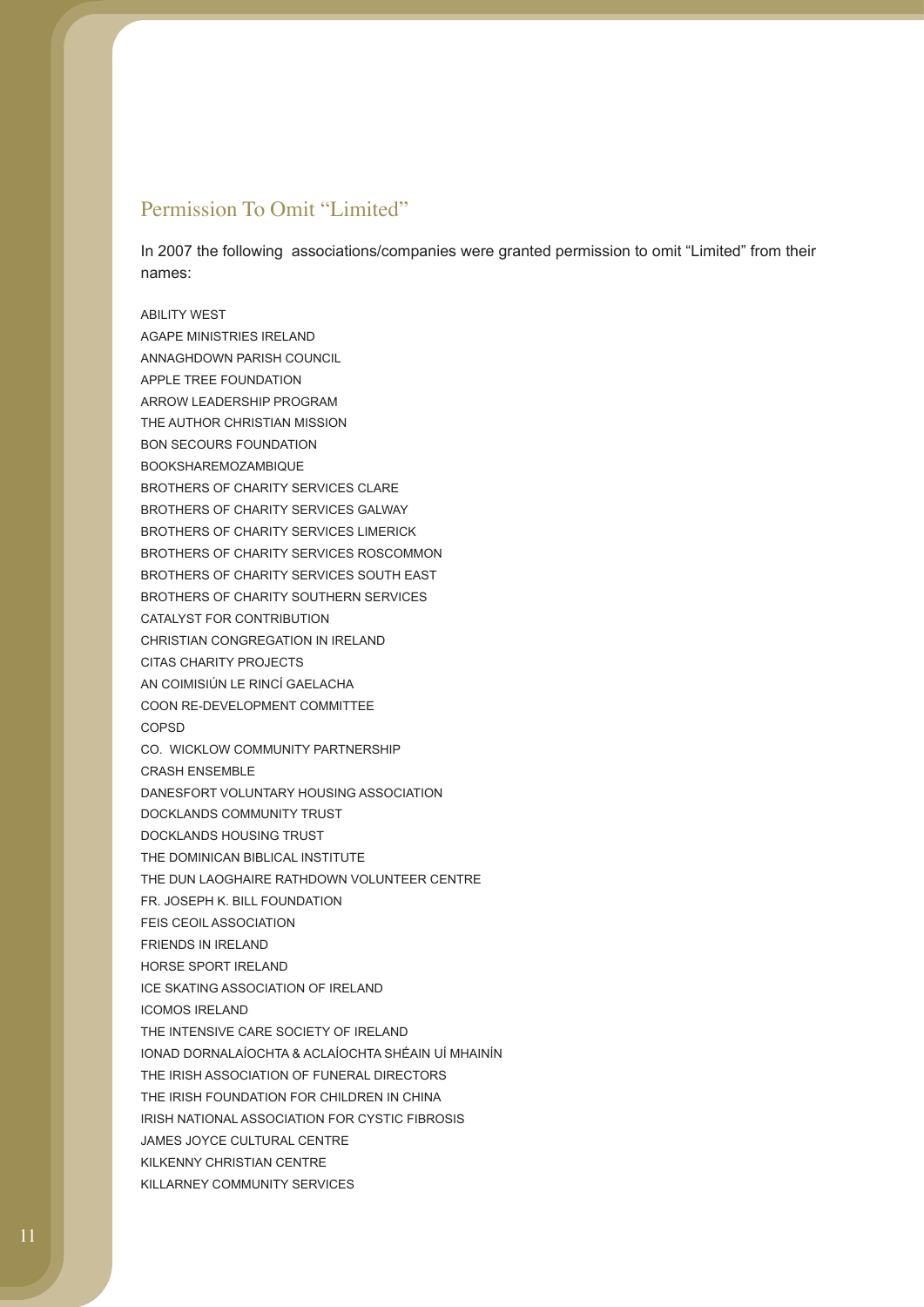*Permission to omit Limited continued* 

LOUTH LEADER PARTNERSHIP NATIONAL VOLUNTARY CHILDCARE COLLABORATIVE ONE FIFTY ONE CHARITABLE FOUNDATION THE PRESS COUNCIL OF IRELAND SAOIRSE CARE AND WELL – BEING FOUNDATION SAMARITANS IRELAND SCOUTING IRELAND SIGN LANGUAGE INTERPRETING SERVICE SMALL FOUNDATION SOCIAL FINANCE FOUNDATION TRAMORE DEVELOPMENT TRUST USPG IRELAND VINCENTIAN LAY MISSIONARIES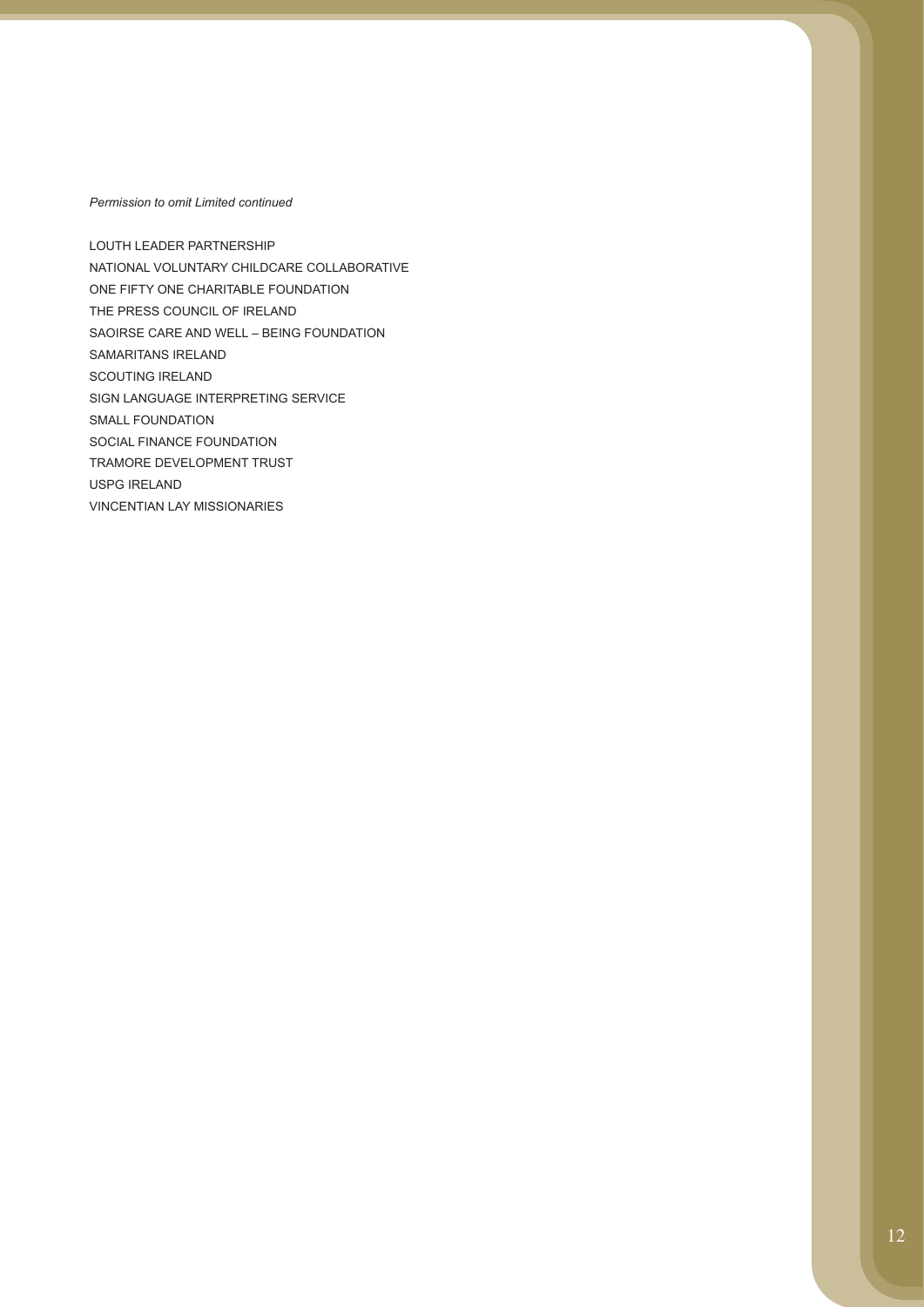# Enforcement Activities for 2007

## Strike Off Process

| Companies dissolved (struck off for failure to file returns)                              | 4,085 |
|-------------------------------------------------------------------------------------------|-------|
| Companies dissolved under Section 882 of Consolidated Finance Acts (Revenue<br>Strikeoff) | 149   |
| Companies dissolved (voluntary strikeoff)                                                 | 3.975 |

# Company Prosecutions

| Number of companies prosecuted | 87      |
|--------------------------------|---------|
| Number of companies convicted  | 68      |
| Total amount of fines imposed  | €83,650 |
| Average fine imposed           | €1230   |

## Directors Prosecutions

| Number of directors prosecuted | 16        |
|--------------------------------|-----------|
| Number of directors convicted  | 15        |
| Total amount of fines imposed  | €18,927.6 |
| Average fine imposed           | €1,261.84 |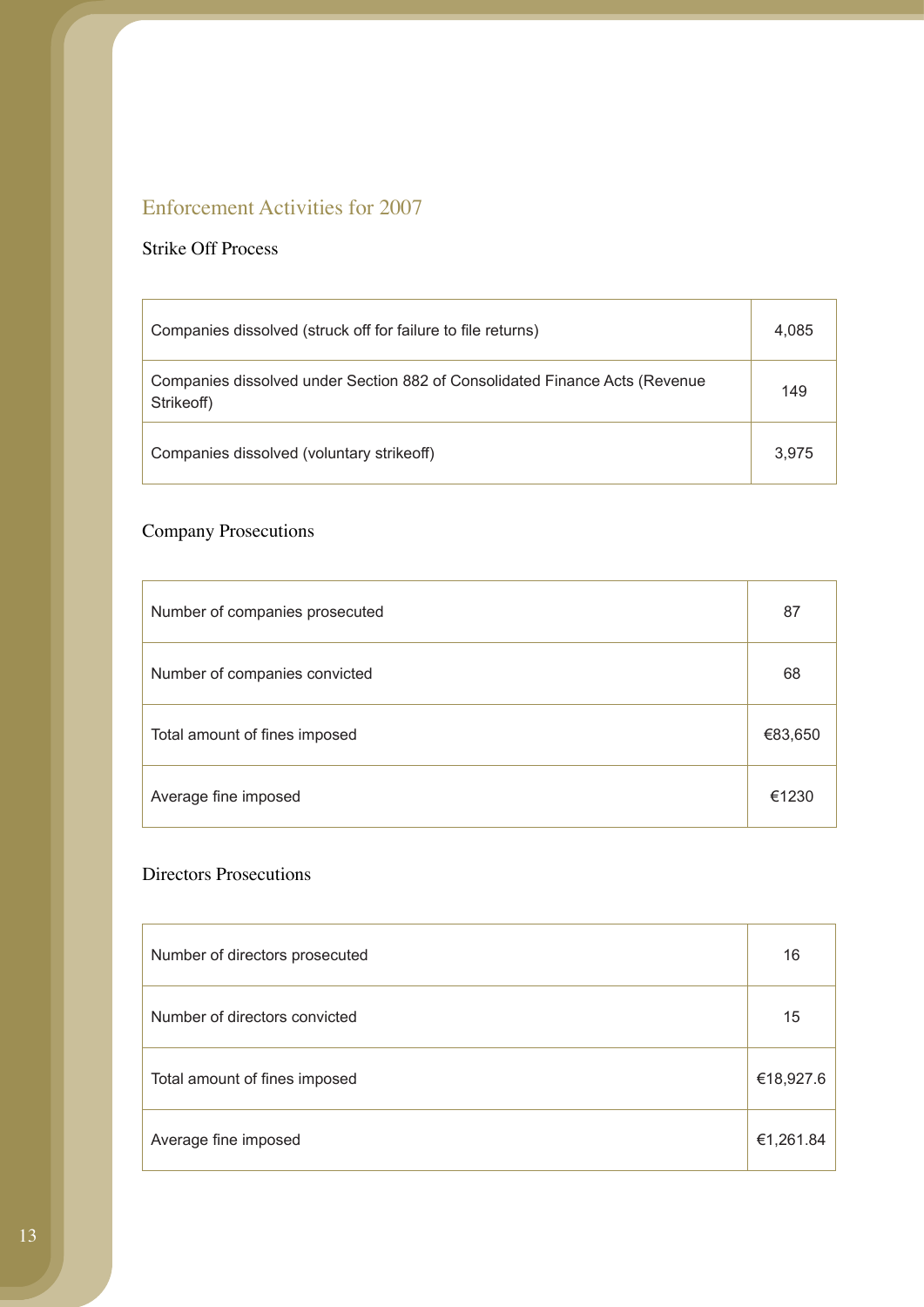# Solvency

# Examinership notifications received

|                                                              | 2005 | 2006         | 2007 |
|--------------------------------------------------------------|------|--------------|------|
| Application to the court for the appointment of an examiner: | 6    | 9            | 22   |
| Court order appointing an examiner :                         | 4    | 3            | 19   |
| Court order appointing interim examiner :                    | 3    | 1            | 10   |
| Court order confirming scheme of arrangements :              | 5    | $\mathbf{0}$ | 5    |
| Court order amending scheme of arrangements :                | None | 2            | 1    |
| Court order ceasing protection from the court :              | None | None         | 1    |
| Examinerships in force at year end :                         | None | None         | 9    |

### Examinership

Twenty one companies went into examinership in 2007. By year end, seven had returned to normal status, five had entered court liquidation and nine companies were in examinership at the end of 2007.

## Receiverships

|                                                              | 2006 | 2007 |
|--------------------------------------------------------------|------|------|
| Number of companies in receivership at year end              | 250  | 233  |
| Number of companies which went into receivership during year | 17   | 14   |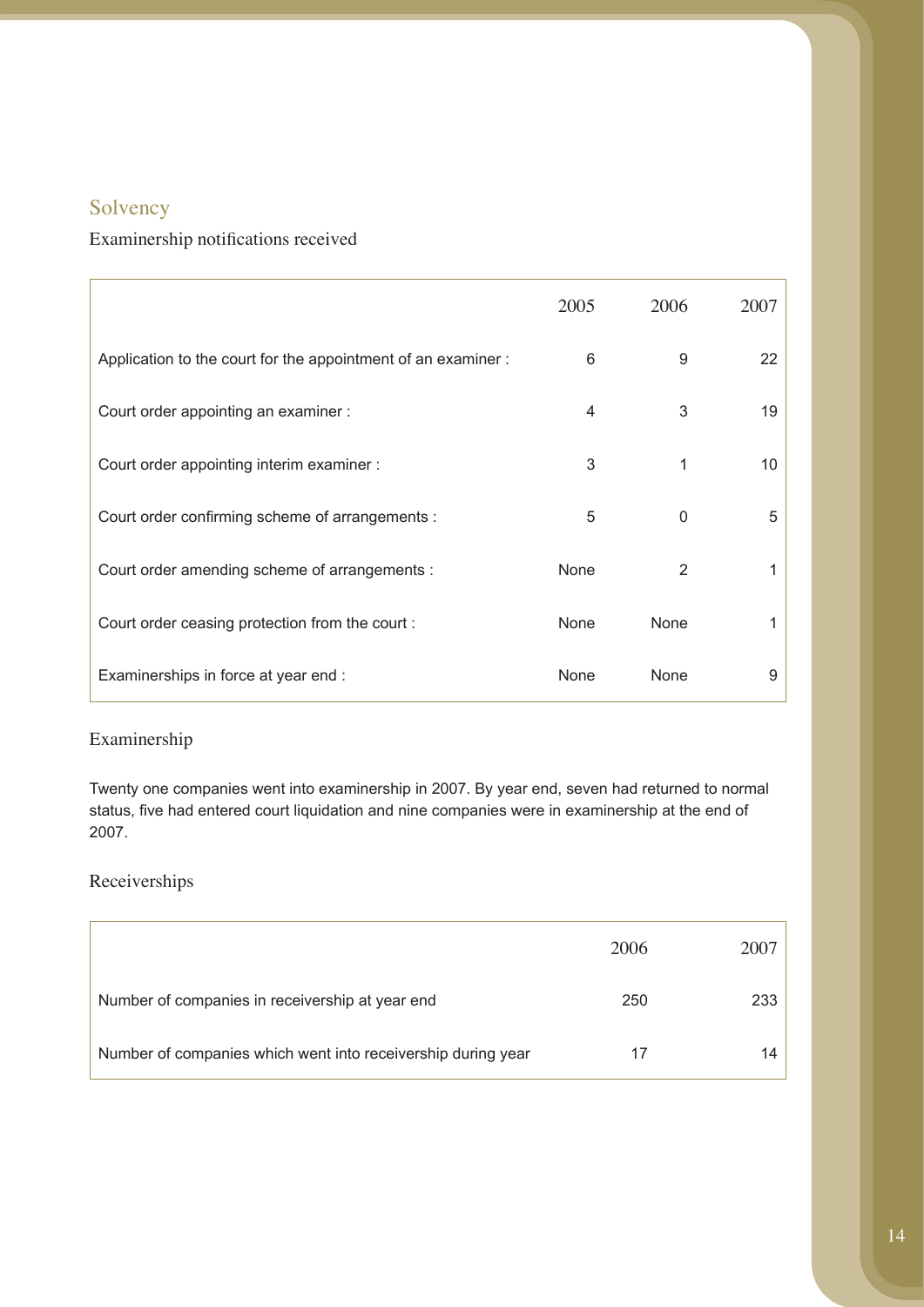# Liquidations by type notified to CRO

|                            | 2006  | 2007  |
|----------------------------|-------|-------|
| <b>Members Voluntary</b>   | 931   | 1055  |
| <b>Creditors Voluntary</b> | 323   | 298   |
| <b>Court Liquidations</b>  | 31    | 36    |
| Total                      | 1,285 | 1,389 |

# Companies in liquidation

| Year | Number in course of liquidation |
|------|---------------------------------|
| 1998 | 5,384                           |
| 1999 | 5,604                           |
| 2000 | 5,206                           |
| 2001 | 4,506                           |
| 2002 | 4,100                           |
| 2003 | 3,989                           |
| 2004 | 3,929                           |
| 2005 | 3,746                           |
| 2006 | 4,026                           |
| 2007 | 4,294                           |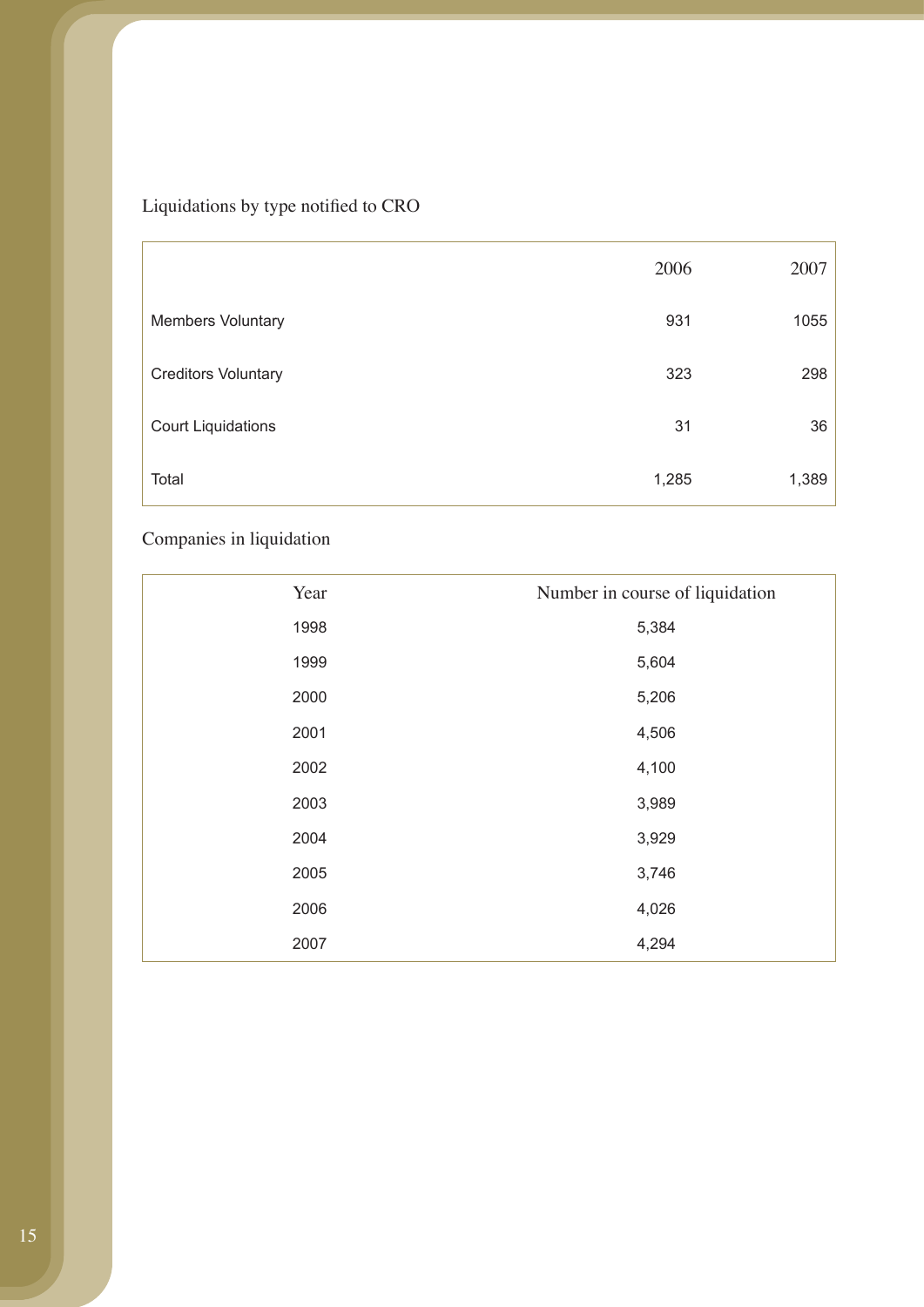# Notifications That Proper Books Were Not Kept

In accordance with the provisions of section 194 of the Companies Act 1990, the Registrar received notices in respect of the following companies during 2007 :

| Company Name                                  | Company Number |
|-----------------------------------------------|----------------|
| M & S PLANT SPARES LIMITED                    | 358534         |
| MEDIASATELLITE IRELAND LIMITED                | 300584         |
| <b>D &amp; N JOINERY LIMITED</b>              | 360990         |
| NORTH DUBLIN CABS 2000 LIMITED                | 303693         |
| <b>BOULGERS OF OUGHTERARD LIMITED</b>         | 380917         |
| <b>CLOUDBURY DEVELOPMENTS LIMITED</b>         | 317968         |
| <b>LOSIDA LIMITED</b>                         | 350449         |
| MICHAEL O'BRIEN (CLAREMORRIS) LIMITED         | 92823          |
| DRUMDALE GATE LIMITED                         | 305720         |
| JOHN NOLAN PLANT HIRE (SWINFORD) LIMITED      | 300602         |
| <b>ANIKE DUBLIN LIMITED</b>                   | 377236         |
| BERTRAM COURT MANAGEMENT LIMITED              | 201432         |
| <b>BEIRNE HAULAGE LIMITED</b>                 | 74282          |
| KILBARRACK AND DISTRICT COMMUNITY ASSOCIATION | 48564          |
| <b>ACCOLADE LIMITED</b>                       | 106863         |
| <b>IRISHGEN LIMITED</b>                       | 334444         |
| KIERNAN RISSMAN KRAMP AND COMPANY LIMITED     | 385895         |
| <b>MCANENLY FUELS LIMITED</b>                 | 385871         |
| <b>BARTY O'BRIEN LIMITED</b>                  | 97031          |
| <b>TRADOS IRELAND LIMITED</b>                 | 266417         |
| <b>AREISH ENTERPRISES LIMITED</b>             | 278100         |
| WMC TRADE SALES LIMITED                       | 381050         |
| MILLERBROOK CAPITAL INTERNATIONAL LIMITED     | 314335         |
| NIGHTLINK LIMITED                             | 274634         |
| <b>DOTER LIMITED</b>                          | 319798         |
| <b>BANBURY CROSS LIMITED</b>                  | 229676         |
| <b>ADALMA LIMITED</b>                         | 289611         |
| <b>ADAMSGOLD LIMITED</b>                      | 287699         |
| BLARNEY CASTLE KNITWEAR LIMITED               | 62166          |
| <b>TRUMPS LIMITED</b>                         | 143016         |
| M. F. (DUN NA NGALL) TEORANTA                 | 133731         |
| <b>MOCHA MANIA LIMITED</b>                    | 253409         |
| SPICE OF LIFE CATERING LIMITED                | 405473         |
| <b>BIA BUNBEAG TEORANTA</b>                   | 410847         |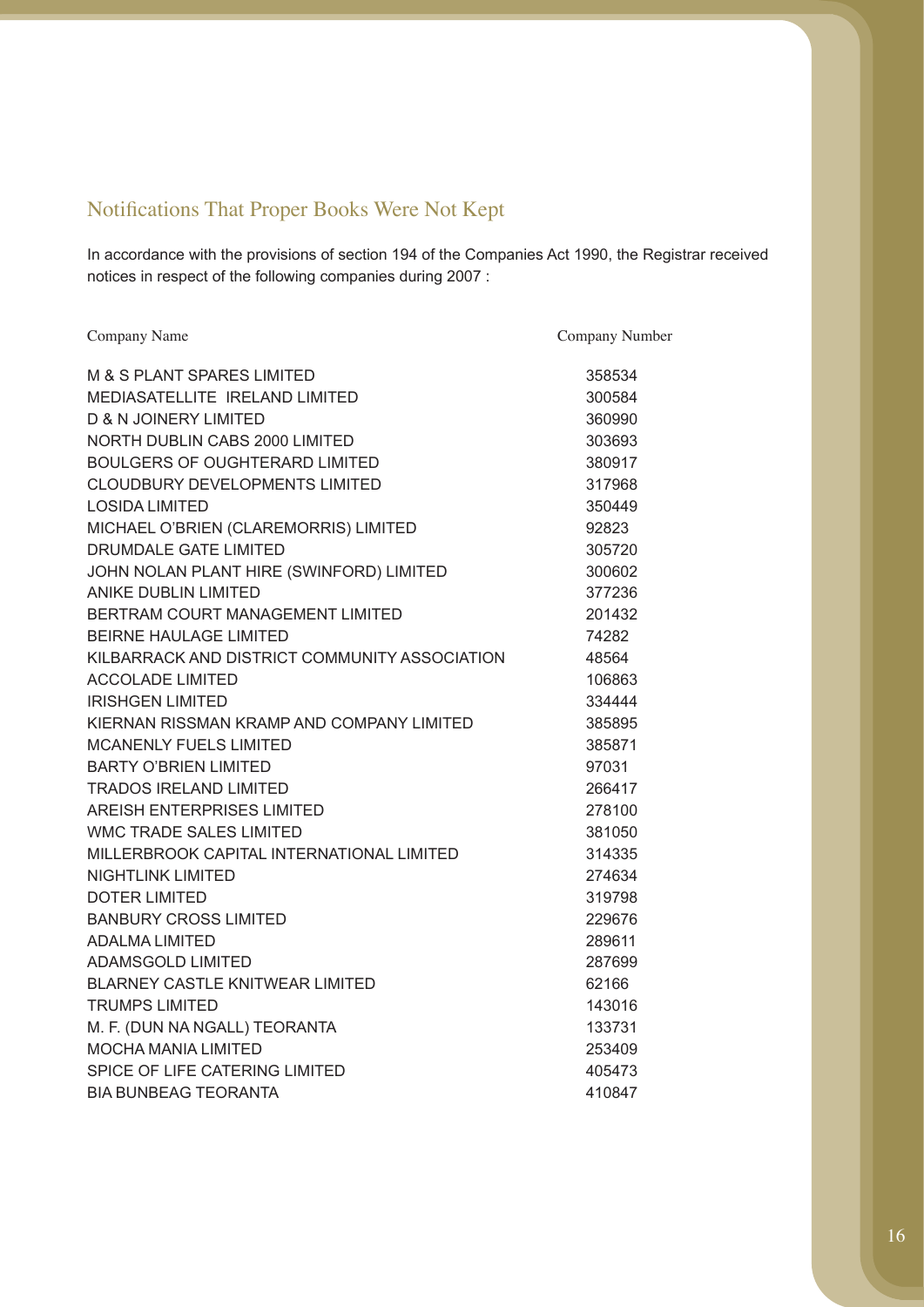### Registration of Prospectuses

#### Prospectuses

The Investment Funds, Companies and miscellaneous provisions Act 2005 and SI 324 /2005 which gave effect to the Prospectus Directive 2003/71/EC were enacted in June 2005. In succeeding years these will result in a reduction in the number of prospectuses received at the CRO.

All prospectuses over €2,500,000 require prior approval by IFSRA.

Only those relating to Irish registered companies may then be presented to the CRO for registration.

**Local offers** defined as such by being less than €2,500,000 whether for Irish or foreign registered companies should be presented to the CRO for registration.

New forms B18 & B18A have been created with ease of registration a priority.

Domestic Prospectuses over €2,500,000

262 companies registered in the state submitted prospectuses during the year. Prospectuses were registered by the following companies:

ACS AIRCRAFT FINANCE IRELAND 2 LIMITED AEGON GLOBAL INSTITUTIONAL MARKETS PUBLIC LIMITED COMPANY AGCERT INTERNATIONAL PUBLIC LIMITED COMPANY AIB MORTGAGE BANK ALDERMANBURY STRUCTURED RETURNS PUBLIC LIMITED COMPANY ALEXANDRIA CAPITAL PUBLIC LIMITED COMPANY ALLIED IRISH BANKS PUBLIC LIMITED COMPANY ALPSTAR CLO 2 PUBLIC LIMITED COMPANY AMALIE I LIMITED AMARYLLIS ASSET LINKED SECURITIES LIMITED AMETHYST STRUCTURED FINANCE PUBLIC LIMITED COMPANY AMINEX PUBLIC LIMITED COMPANY ANDERSON VALLEY CDO PUBLIC LIMITED COMPANY ANDERSON VALLEY II CDO PUBLIC LIMITED COMPANY ANGLO IRISH BANK CORPORATION PUBLIC LIMITED COMPANY ANTHRACITE EURO CRE CDO 2006-1 PUBLIC LIMITED COMPANY ANTHRACITE INVESTMENTS (IRELAND) PUBLIC LIMITED COMPANY ANTLER FINANCE LIMITED APHEX CAPITAL PUBLIC LIMITED COMPANY AQUARIUS + INVESTMENTS PUBLIC LIMITED COMPANY AQUILAE CLO II PUBLIC LIMITED COMPANY ARCADE FINANCE PUBLIC LIMITED COMPANY ARGON CAPITAL PUBLIC LIMITED COMPANY ARIA CDO II (IRELAND) PUBLIC LIMITED COMPANY ASSET REBALANCING COMPANY PUBLIC LIMITED COMPANY ATHENEE CDO PUBLIC LIMITED COMPANY AURELIUS CAPITAL CDO 2007-1 LIMITED AURORA CREDIT FUNDING PUBLIC LIMITED COMPANY AVOCA CLO VII PUBLIC LIMITED COMPANY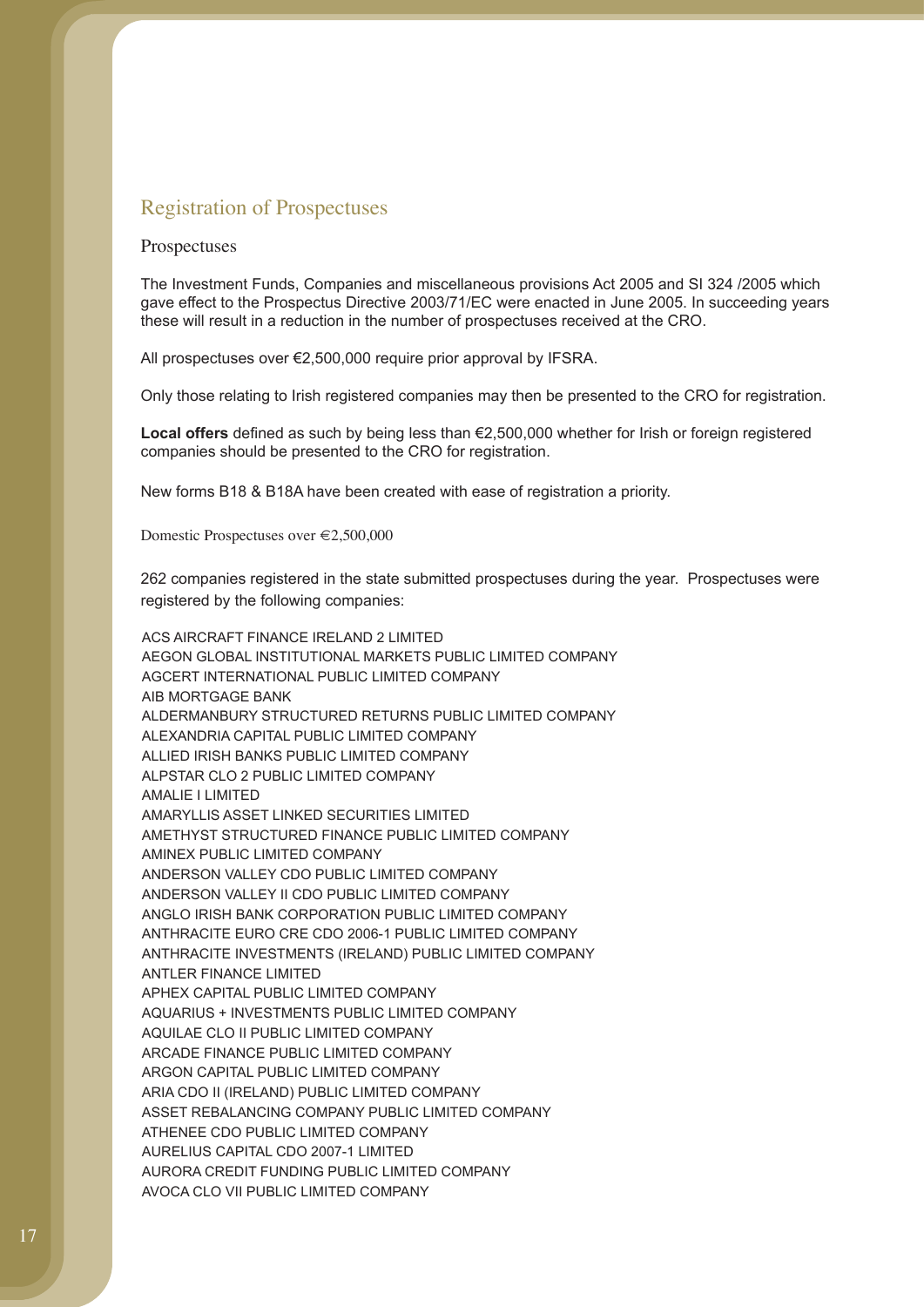BANESTO FINANCIAL PRODUCTS PUBLIC LIMITED COMPANY BANK OF IRELAND MORTGAGE BANK BANTRY BAY CDO I PUBLIC LIMITED COMPANY BARBICAN INVESTMENTS PUBLIC LIMITED COMPANY BEECHWOOD STRUCTURED FINANCE PUBLIC LIMITED COMPANY BELO PUBLIC LIMITED COMPANY BLACKROCK SENIOR INCOME SERIES V, LIMITED BLUEBONNET FINANCE PUBLIC LIMITED COMPANY BRENDAN INVESTMENTS PAN EUROPEAN PROPERTY PUBLIC LIMITED COMPANY BROOKFIELDS CAPITAL PUBLIC LIMITED COMPANY BSPB FINANCE PUBLIC LIMITED COMPANY CABOT FUNDING PUBLIC LIMITED COMPANY CAIRN CPDO 1 FINANCE LIMITED CAIRN EURO ABS CDO I PUBLIC LIMITED COMPANY CASTELLANA FINANCE. LIMITED CAVENDISH SQUARE FUNDING 2 LIMITED CEDO PUBLIC LIMITED COMPANY CELF LOAN PARTNERS IV PUBLIC LIMITED COMPANY CELTIC RESIDENTIAL IRISH MORTGAGE SECURITISATION NO.12 LIMITED CERIGO CAPITAL LIMITED CHANNEL CAPITAL PUBLIC LIMITED COMPANY CHESS III LIMITED CHEYNE CREDIT SPI (IRELAND) PUBLIC LIMITED COMPANY CITRINE FINANCE PUBLIC LIMITED COMPANY CLIFTON I CDO LIMITED CLOVERIE PUBLIC LIMITED COMPANY CORIOLANUS LIMITED CORNERSTONE TITAN 2007-1 PUBLIC LIMITED COMPANY CORSAIR FINANCE (IRELAND) LIMITED CORSAIR FINANCE (IRELAND) NO. 4 LIMITED CORSAIR FINANCE (IRELAND) NO. 6 LIMITED CORSAIR FINANCE (IRELAND) NO.17 LIMITED CORSAIR FINANCE (IRELAND) NO.2 LIMITED CORSAIR FINANCE (IRELAND) NO.9 LIMITED CORTEX FINANCE PUBLIC LIMITED COMPANY COSMO FINANCE 2007-1 LIMITED CREDIT-LINKED ENHANCED ASSET REPACKAGINGS (C.L.E.A.R.) PUBLIC LIMITED COMPANY CRH GROUP FUNDING LIMITED CROWN ASIA-PACIFIC PRIVATE EQUITY PUBLIC LIMITED COMPANY CROWN EUROPEAN BUYOUT OPPORTUNITIES II PUBLIC LIMITED COMPANY CROWN PRIVATE EQUITY PUBLIC LIMITED COMPANY D-STAR FINANCE PUBLIC LIMITED COMPANY DALI CAPITAL PUBLIC LIMITED COMPANY DECO 15 - PAN EUROPE 6 LIMITED DEKANIA EUROPE CDO III PUBLIC LIMITED COMPANY DEPFA ACS BANK DEPFA BANK PUBLIC LIMITED COMPANY DIAMOND FINANCE PUBLIC LIMITED COMPANY DRYDEN XV EURO CLO 2006 PUBLIC LIMITED COMPANY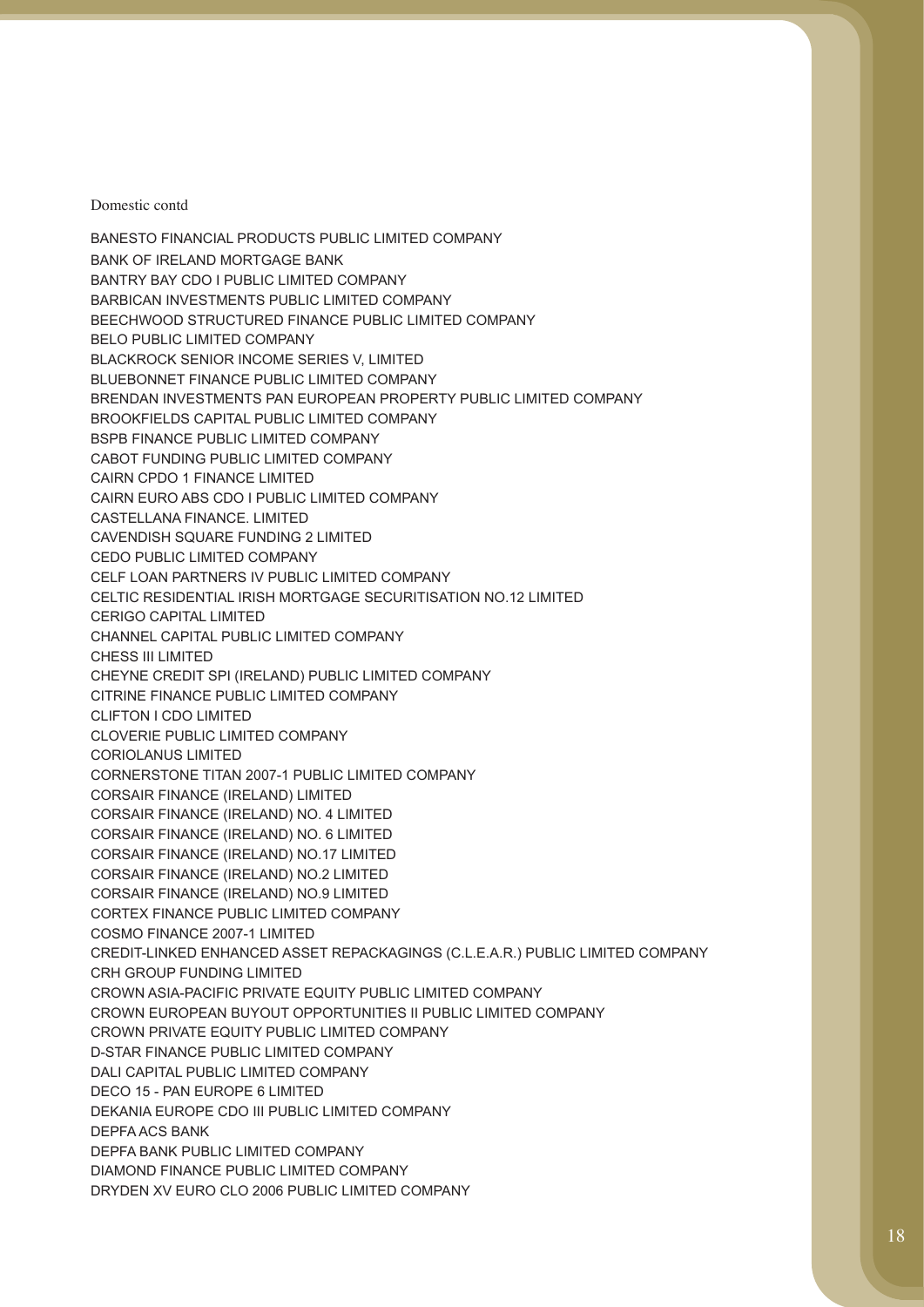DRYDEN XVIII LEVERAGED LOAN 2007 LIMITED

DUBLIN OAK LIMITED DUNCANNON CRE CDO 1 PUBLIC LIMITED COMPANY EATON VANCE CDO X PUBLIC LIMITED COMPANY EDELWEISS CAPITAL PUBLIC LIMITED COMPANY EIRLES ONE LIMITED EIRLES THREE LIMITED EIRLES TWO LIMITED ELVA FUNDING PUBLIC LIMITED COMPANY EMERALD CAPITAL LIMITED EMPYREAN FINANCE (IRELAND) PUBLIC LIMITED COMPANY EPERON FINANCE PUBLIC LIMITED COMPANY EPIC (CULZEAN) PUBLIC LIMITED COMPANY EPIC (VALUE RETAIL) LIMITED ESPACCIO SECURITIES PUBLIC LIMITED COMPANY ESPIRITO SANTO INVESTMENT PUBLIC LIMITED COMPANY EURO EPICS I PUBLIC LIMITED COMPANY EUROCASTLE CDO III PUBLIC LIMITED COMPANY EUROCHEM FINANCE PUBLIC LIMITED COMPANY EUROCONNECT ISSUER LC 2007-1 LIMITED EUROCREDIT CDO VI PUBLIC LIMITED COMPANY EUROCREDIT CDO VII PUBLIC LIMITED COMPANY EUROCREDIT CDO VIII LIMITED EUROHOME MORTGAGES 2007-1 PUBLIC LIMITED COMPANY EXPLORA INVESTMENT FUNDS PUBLIC LIMITED COMPANY FAB US 2006-1 PUBLIC LIMITED COMPANY FAIRPORT CAPITAL INVESTMENTS PUBLIC LIMITED COMPANY FLEET STREET FINANCE THREE PUBLIC LIMITED COMPANY FORAOIS FUNDING LIMITED FRESHWATER FINANCE PUBLIC LIMITED COMPANY GALENA CDO II (IRELAND) PUBLIC LIMITED COMPANY GILLESPIE CLO PUBLIC LIMITED COMPANY GOLDMAN SACHS ASSET MANAGEMENT CLO, PUBLIC LIMITED COMPANY GPB EUROBOND FINANCE PUBLIC LIMITED COMPANY GREEN ISLAND CAPITAL SECURITIES PUBLIC LIMITED COMPANY GREENSTREET STRUCTURED FINANCIAL PRODUCTS PUBLIC LIMITED COMPANY HARVEST CLO V PUBLIC LIMITED COMPANY HEARTLAND FUNDING PUBLIC LIMITED COMPANY HELABA INTERNATIONAL FINANCE PUBLIC LIMITED COMPANY HILLENBRAND PARTNERS (IRELAND) LIMITED HOUSING FINANCE AGENCY PUBLIC LIMITED COMPANY IBOND SECURITIES PUBLIC LIMITED COMPANY IMMEO RESIDENTIAL FINANCE NO. 2 LIMITED IMPACTOR CREDIT SPI (IRELAND) PUBLIC LIMITED COMPANY INFINITY FINANCE PUBLIC LIMITED COMPANY INTERNATIONAL SECURITIES TRADING CORPORATION PUBLIC LIMITED COMPANY IONIA CAPITAL PUBLIC LIMITED COMPANY IRIDAL PUBLIC LIMITED COMPANY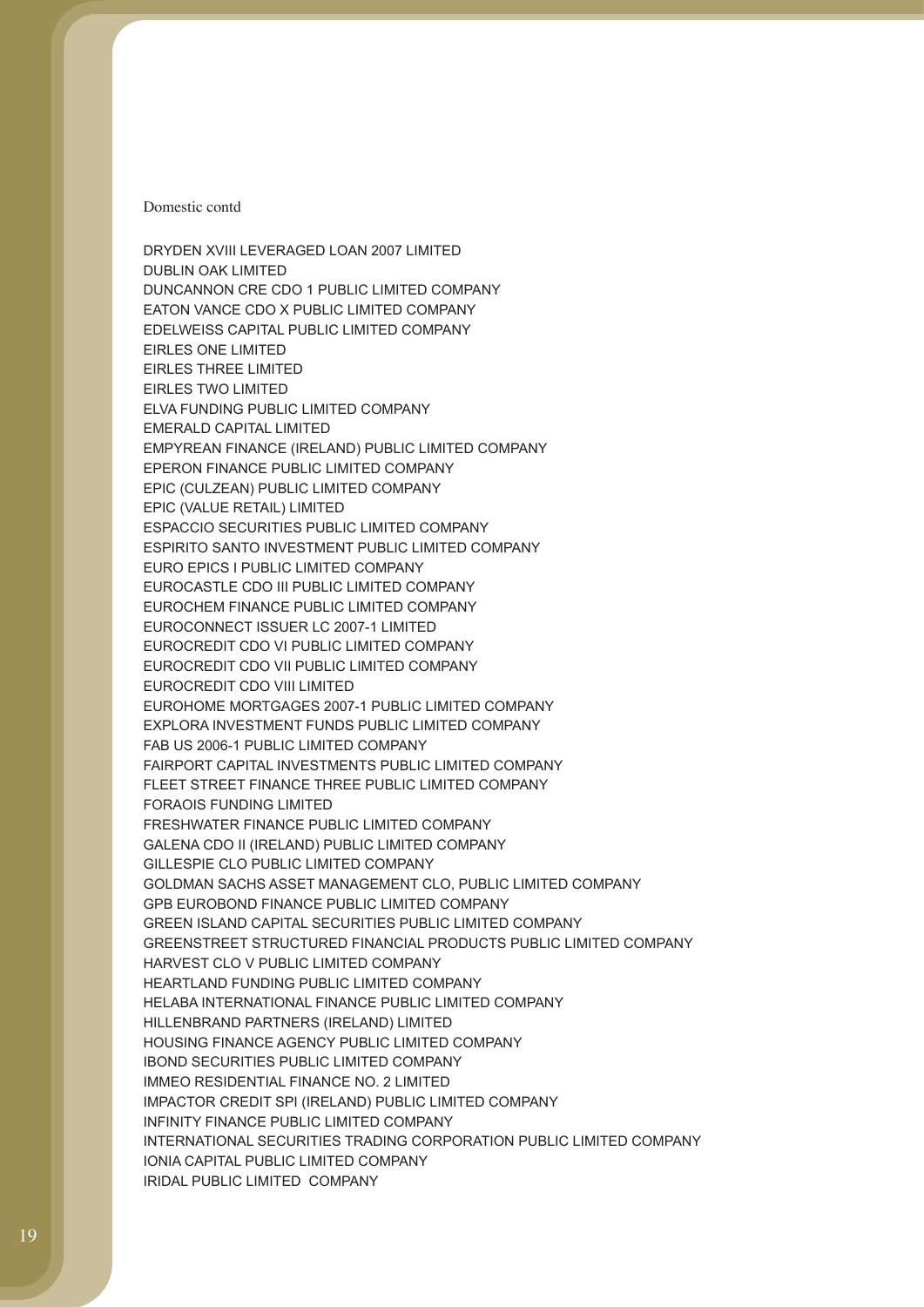IRIDIUM CAPITAL PUBLIC LIMITED COMPANY

IRIS II SPV LIMITED IRIS SPV PUBLIC LIMITED COMPANY IVORY CDO LIMITED IXION PUBLIC LIMITED COMPANY KESTREL FUNDING PUBLIC LIMITED COMPANY KILDARE SECURITIES LIMITED KINTYRE CLO I PUBLIC LIMITED COMPANY LAGOON FINANCE LIMITED LE MONDE CDO I PUBLIC LIMITED COMPANY LEGAL & GENERAL PROTECTED INVESTMENTS PUBLIC LIMITED COMPANY LEVANTO PUBLIC LIMITED COMPANY LIBRETTO CAPITAL PUBLIC LIMITED COMPANY LIGHTPOINT PAN-EUROPEAN CLO 2006 PUBLIC LIMITED COMPANY LOCKWOOD FINANCE PUBLIC LIMITED COMPANY LOMBARD STREET CLO I PUBLIC LIMITED COMPANY LUNAR FUNDING V PUBLIC LIMITED COMPANY LUSITANO MORTGAGES NO.6 LIMITED M&G CREDIT FINANCE (IRELAND) PUBLIC LIMITED COMPANY MAGNOLIA FINANCE I PUBLIC LIMITED COMPANY MAGNOLIA FINANCE II PUBLIC LIMITED COMPANY MAGNOLIA FINANCE III LIMITED MAGNOLIA FINANCE IV PUBLIC LIMITED COMPANY MAGNOLIA FINANCE V PUBLIC LIMITED COMPANY MAGNOLIA FINANCE VI PUBLIC LIMITED COMPANY MAGNOLIA FINANCE VII PUBLIC LIMITED COMPANY MAGNOLIA FINANCE VIII LIMITED MCINERNEY HOLDINGS PUBLIC LIMITED COMPANY MDM INTERNATIONAL FUNDING PUBLIC LIMITED COMPANY MENTON CDO IV LIMITED MERCATOR CLO II PUBLIC LIMITED COMPANY MERCATOR CLO III LIMITED MERMAID SECURED FINANCE LIMITED MOTIF FINANCE (IRELAND) PUBLIC LIMITED COMPANY NATINIUM FINANCIAL PRODUCTS PUBLIC LIMITED COMPANY NBT FINANCE LIMITED NEW BOND STREET CDO 2 LIMITED NIMROD CAPITAL PUBLIC LIMITED COMPANY NITRO INTERNATIONAL SECURITISATION COMPANY 2 PUBLIC LIMITED COMPANY NOMOS CAPITAL PUBLIC LIMITED COMPANY OAK HILL EUROPEAN CREDIT PARTNERS II PUBLIC LIMITED COMPANY OCELOT CDO I PUBLIC LIMITED COMPANY OCELOT CDO III PUBLIC LIMITED COMPANY OMEGA CAPITAL EUROPE PUBLIC LIMITED COMPANY OMEGA CAPITAL INVESTMENTS II PUBLIC LIMITED COMPANY OMEGA CAPITAL INVESTMENTS PUBLIC LIMITED COMPANY OPAL FINANCIAL PRODUCTS PUBLIC LIMITED COMPANY OPERA GERMANY (NO.2 ) PUBLIC LIMITED COMPANY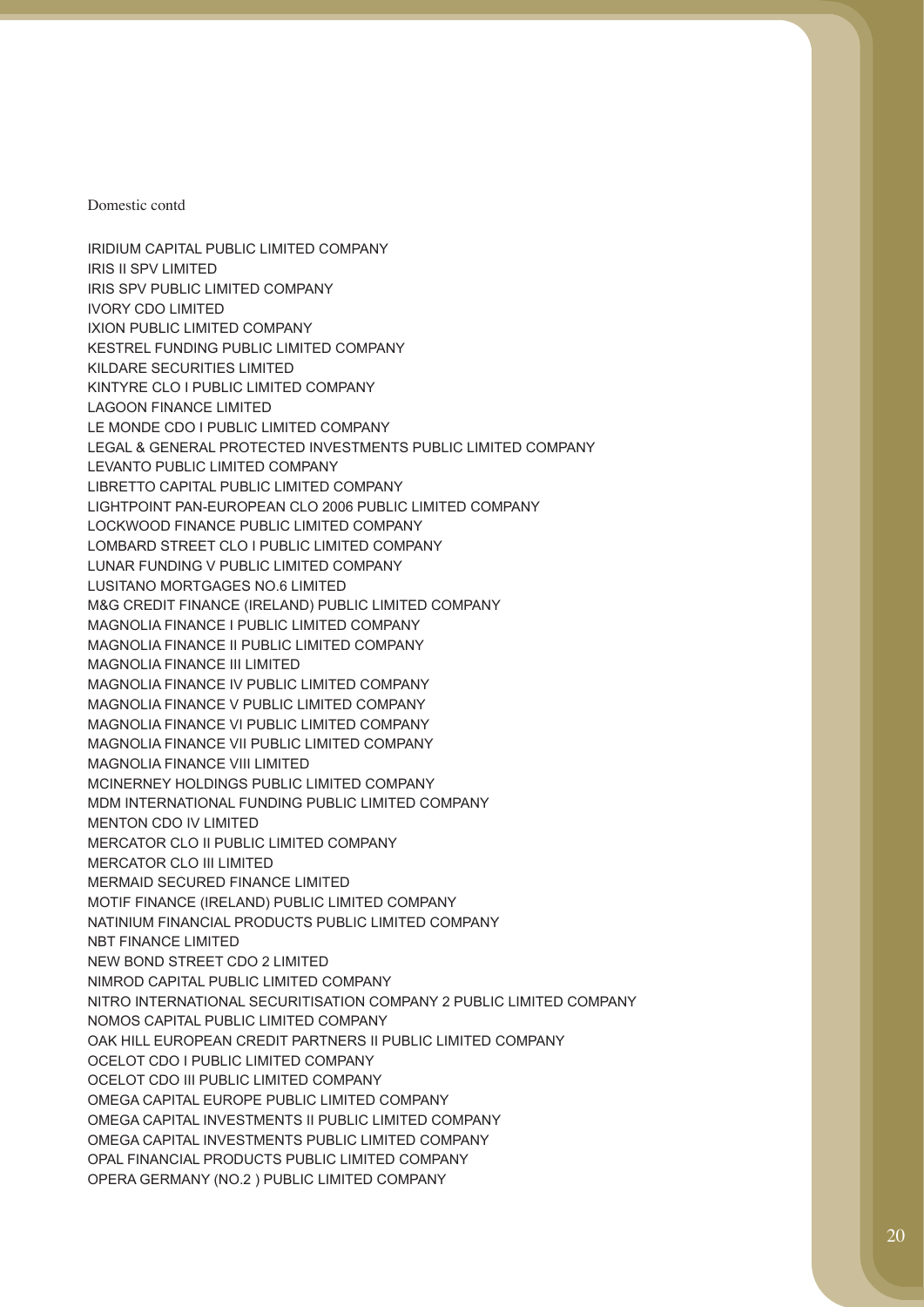ORIENT EXPRESS FINANCE LIMITED ORTELIUS FINANCE PUBLIC LIMITED COMPANY OTTAM MEXICAN CAPITAL TRUST LIMITED PEARL FINANCE PUBLIC LIMITED COMPANY PLETTENBERG BAY CDO LIMITED PREMIUM GREEN PUBLIC LIMITED COMPANY PREPS 2007-1 PUBLIC LIMITED COMPANY PROFILE FINANCE PUBLIC LIMITED COMPANY PROMETHEUS CAPITAL PUBLIC LIMITED COMPANY PROVENTUS EUROPEAN ABS CDO PUBLIC LIMITED COMPANY PROVIDE BRICKS MORTGAGES PUBLIC LIMITED COMPANY QUARTZ FINANCE PUBLIC LIMITED COMPANY RECOLTE SECURITIES PUBLIC LIMITED COMPANY RED & BLACK PRIME RUSSIA MBS NO.1 LIMITED RENAISSANCE CONSUMER FUNDING LIMITED RHINEBRIDGE PUBLIC LIMITED COMPANY RUBY FINANCE PUBLIC LIMITED COMPANY SACHSEN LB EUROPE PUBLIC LIMITED COMPANY SAPHIR CDO (IRELAND) PUBLIC LIMITED COMPANY SAPHIR FINANCE PUBLIC LIMITED COMPANY SATURNS INVESTMENTS EUROPE PUBLIC LIMITED COMPANY SCANDINOTES FIVE PUBLIC LIMITED COMPANY SCHRODER PRIVATE EQUITY FUND OF FUNDS IV PUBLIC LIMITED COMPANY SECTOR RE LIMITED SEGAIS FINANCE LIMITED SHAMROCK CAPITAL PUBLIC LIMITED COMPANY SIERRA FINANCE PUBLIC LIMITED COMPANY SIGMA-1 CLO-2007 LIMITED SIGNUM FINANCE 1 PUBLIC LIMITED COMPANY SIGNUM FINANCE II PUBLIC LIMITED COMPANY SIGNUM FINANCE III PUBLIC LIMITED COMPANY SIGNUM FINANCE V PUBLIC LIMITED COMPANY SILENUS (EUROPEAN LOAN CONDUIT NO. 25) LIMITED SILK ROAD PLUS PUBLIC LIMITED COMPANY SILVERSTATE FINANCIAL INVESTMENTS PUBLIC LIMITED COMPANY SIV PORTFOLIO PUBLIC LIMITED COMPANY SMURFIT KAPPA GROUP PUBLIC LIMITED COMPANY STARLING FINANCE PUBLIC LIMITED COMPANY STARTS (IRELAND) PUBLIC LIMITED COMPANY STRAWINSKY I PUBLIC LIMITED COMPANY SVG DIAMOND PRIVATE EQUITY III PUBLIC LIMITED COMPANY SYSTEMS 2001 ASSET TRUST IRELAND FINANCE PUBLIC LIMITED COMPANY TABERNA EUROPE CDO I PUBLIC LIMITED COMPANY TABERNA EUROPE CDO II PUBLIC LIMITED COMPANY TALISMAN - 6 FINANCE PUBLIC LIMITED COMPANY TALISMAN-5 FINANCE PUBLIC LIMITED COMPANY TALISMAN-7 FINANCE LIMITED TAURUS CMBS (PAN-EUROPE) 2007-1 LIMITED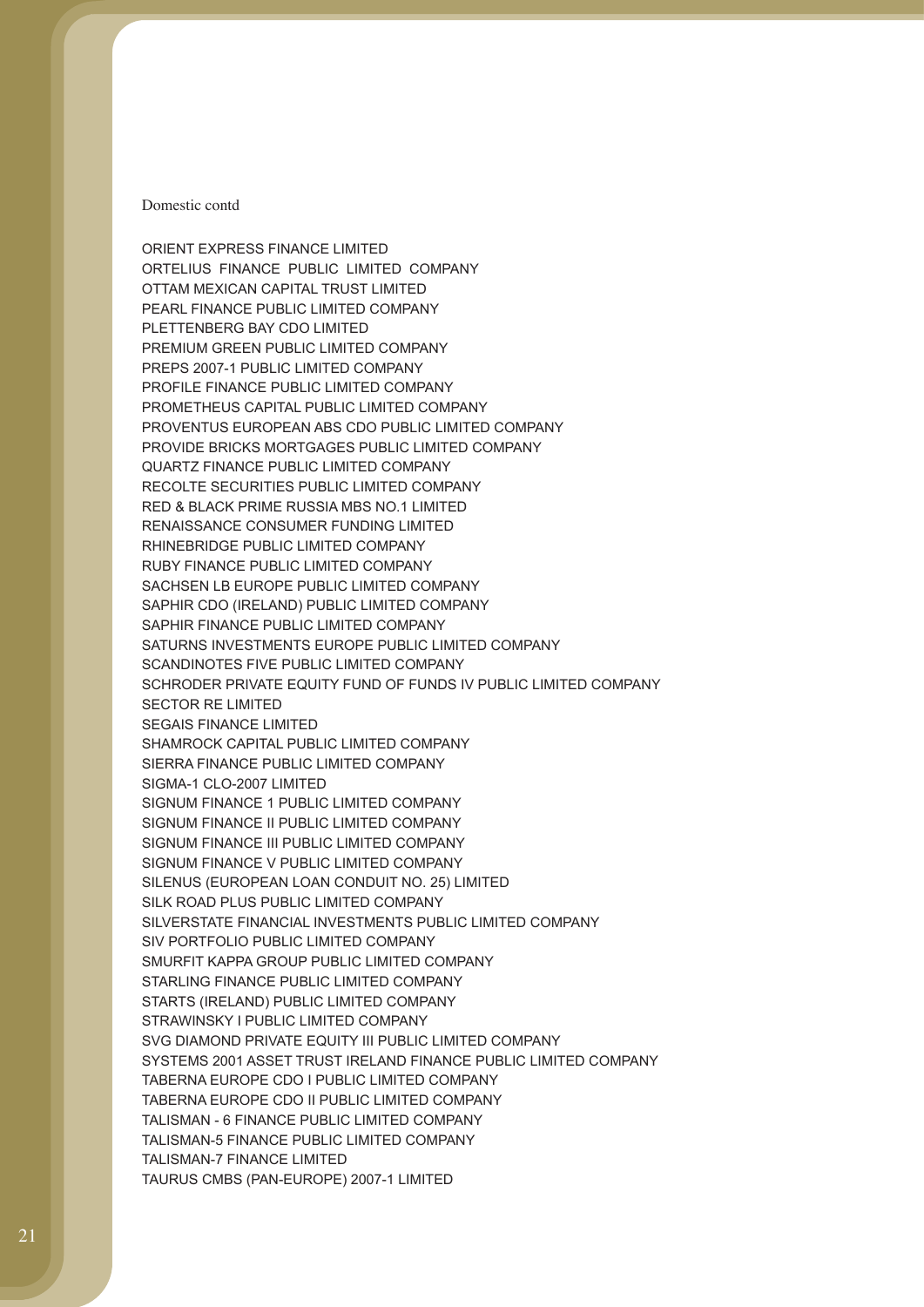TFB FINANCE LIMITED THEBES CAPITAL PUBLIC LIMITED COMPANY TITAN EUROPE 2006-5 PUBLIC LIMITED COMPANY TITAN EUROPE 2007-1 (NHP) LIMITED TITAN EUROPE 2007-2 LIMITED TITAN EUROPE 2007-3 LIMITED TITANIUM CAPITAL PUBLIC LIMITED COMPANY TRANSALP 1 SECURITIES PUBLIC LIMITED COMPANY TRANSALP 2 SECURITIES PUBLIC LIMITED COMPANY TRANSCAPITALINVEST LIMITED TRANSCREDIT FINANCE PUBLIC LIMITED COMPANY TRANSREGIONALCAPITAL LIMITED TROPEZ PUBLIC LIMITED COMPANY ULSTER BANK IRELAND LIMITED URSA FINANCE PUBLIC LIMITED COMPANY VALLERIITE CDO I PUBLIC LIMTED COMPANY VENICE FINANCE PUBLIC LIMITED COMPANY VESPUCCI STRUCTURED FINANCIAL PRODUCTS PUBLIC LIMITED COMPANY VIGADO CAPITAL PUBLIC LIMITED COMPANY VITYAZ LIMITED VOYCE INVESTMENTS PUBLIC LIMITED COMPANY VULCAN (EUROPEAN LOAN CONDUIT NO. 28) LIMITED WATERFORD CAPITAL INVESTMENTS PUBLIC LIMITED COMPANY WATERFORD WEDGWOOD PUBLIC LIMITED COMPANY WAVES FINANCIAL INVESTMENTS PUBLIC LIMITED COMPANY WESTLB COVERED BOND BANK PUBLIC LIMITED COMPANY WHITE TOWER EUROPE 2007- 1 PUBLIC LIMITED COMPANY WILLOW NO.1 (IRELAND) PUBLIC LIMITED COMPANY WINDERMERE X CMBS LIMITED WINDERMERE XIV CMBS LIMITED WINDMILL CLO I LIMITED WISE 2006-1 PUBLIC LIMITED COMPANY XELO II PUBLIC LIMITED COMPANY XELO IV PUBLIC LIMITED COMPANY XELO PUBLIC LIMITED COMPANY XELO V PUBLIC LIMITED COMPANY XENON CAPITAL PUBLIC LIMITED COMPANY ZOO ABS 4 PUBLIC LIMITED COMPANY ZOO HF 3 PUBLIC LIMITED COMPANY ZULMA FINANCE PUBLIC LIMITED COMPANY

Domestic contd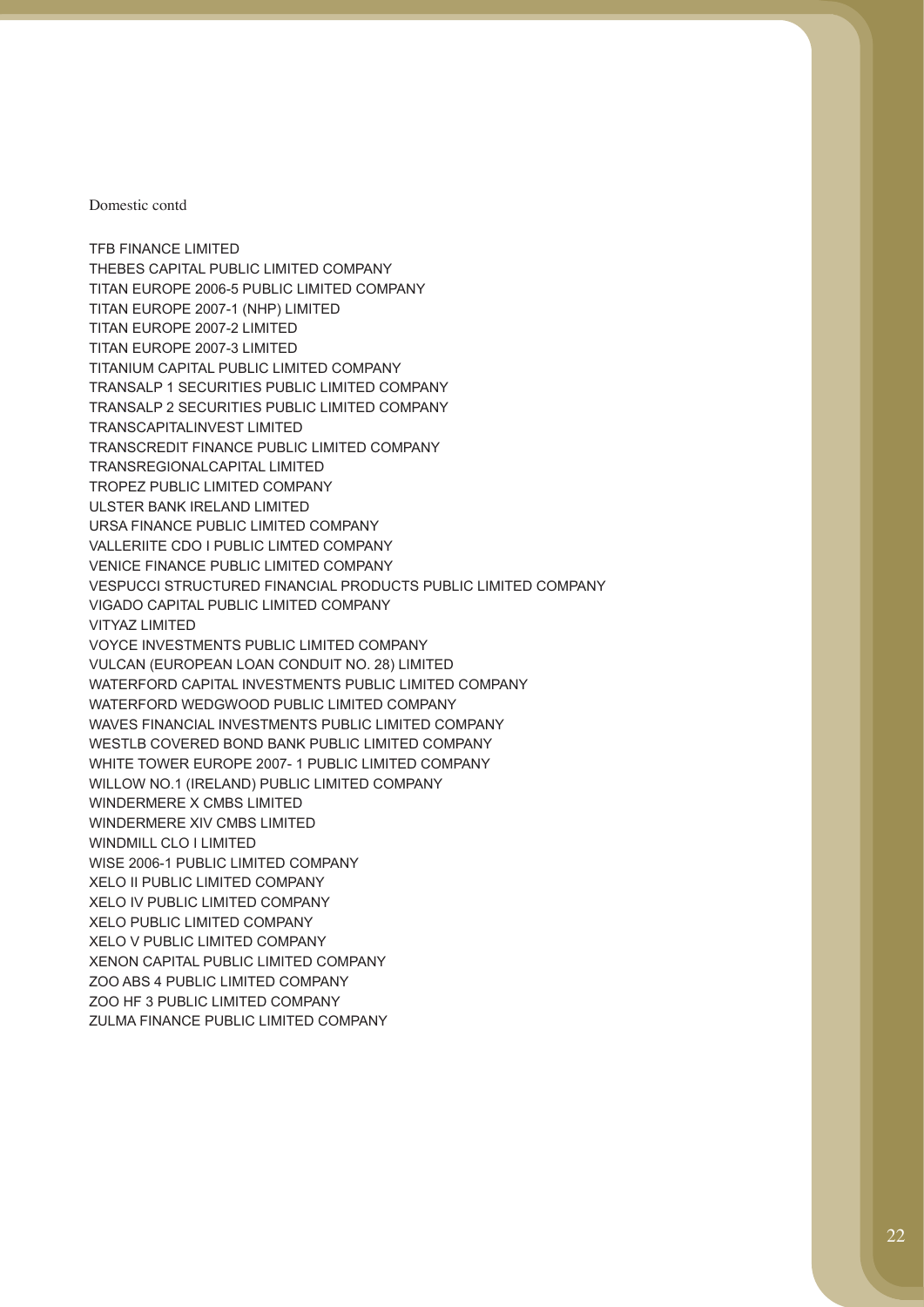### **Local Offerings – Domestic**

UNITED DRUG PUBLIC LIMITED COMPANY PRAMERICA SYSTEMS IRELAND LIMITED AMGEN TECHNOLOGY (IRELAND) PFPC BANK LIMITED PFPC INTERNATIONAL LIMITED AXA INSURANCE LIMITED PROJECT MANAGEMENT HOLDINGS LIMITED THE THIRD FORESTRY GROWTH PLAN PUBLIC LIMITED COMPANY BAUSCH & LOMB IRELAND THE FOURTH FORESTRY GROWTH PLAN PUBLIC LIMITED COMPANY THE CONCENTRATE MANUFACTURING COMPANY OF IRELAND JANSSEN PHARMACEUTICAL LIMITED

#### **Local Offerings – Foreign**

AHP MANUFACTURING B.V.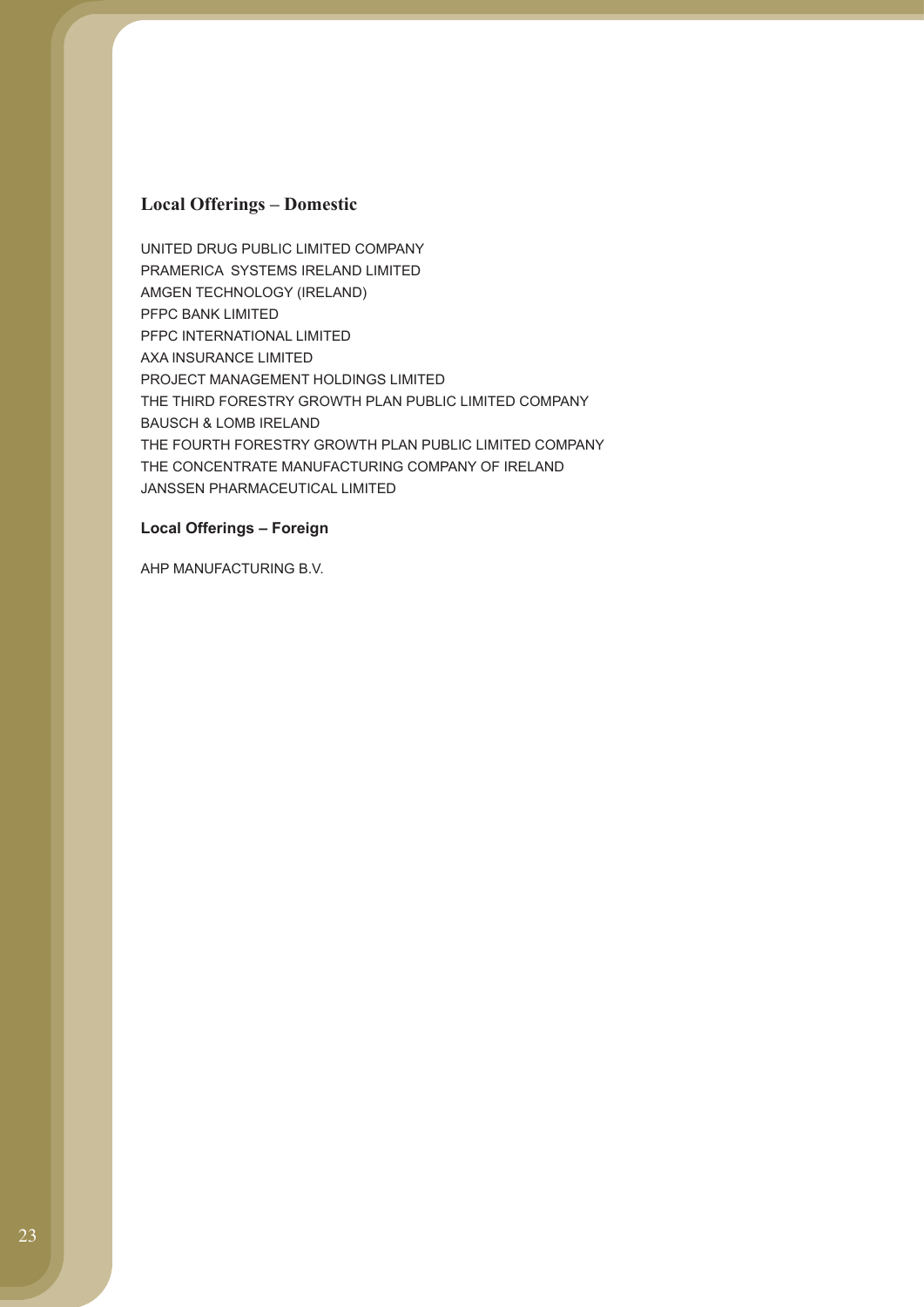### Purchase of Own Shares

During 2007, the Registrar received 283 notifications to purchase their own shares from the following 235 companies:

!METTLE INTERNATIONAL LIMITED ABBEY CAPITAL LIMITED ABBEY HEATING AND PLUMBING LIMITED ABBEY PUBLIC LIMITED COMPANY ACISION IPR IRELAND LIMITED ACTION DRAIN LIMITED ADAM LEADLEY ARCHITECTS LIMITED AER LINGUS GROUP PUBLIC LIMITED COMPANY AGS ENGINEERING AND FABRICATION LIMITED AHERNE & SONS (1976) LIMITED AIREDALE PRINTING COMPANY LIMITED ALLIED ENVIRONMENTAL DETERGENTS APPROACH PEOPLE RECRUITMENT LIMITED AREABLINDS LIMITED ASKA SYKES LIMITED ASPEN WORKFLOW LIMITED AVANT HOLDINGS LIMITED AVOCA CAPITAL AVOCA CAPITAL HOLDINGS BALCREAGH LIMITED BALLINLOUGH MOTORS LIMITED BARRA O'TUAMA PROMOTIONS LIMITED BARTELS CONSULTING ENGINEERS LIMITED BAXTER COMMUNICATIONS LIMITED BELASA WEAVERS LIMITED BELLURGAN PRECISION ENGINEERING LIMITED BENDUFF PLASTERERS LIMITED BEWLEY'S LIMITED BIOCEL LIMITED BIOSHELL TEORANTA BRADY & CO. (LAW SEARCHERS) LIMITED BRENBEN HOLDINGS LIMITED BUSHRIDGE COMPANY C. AND S. PLANT LIMITED CAIRNSBURY LIMITED CAMIDA HOLDINGS LIMITED CARADAS CURRENCY BROKERS LIMITED CARBERY TIMBER LIMITED CARDOON BUILDERS LIMITED CARRIG RUA APARTMENTS (112A TO 113D) MANAGEMENT COMPANY LIMITED CARRIG RUA APARTMENTS (59A TO 60D) MANAGEMENT COMPANY LIMITED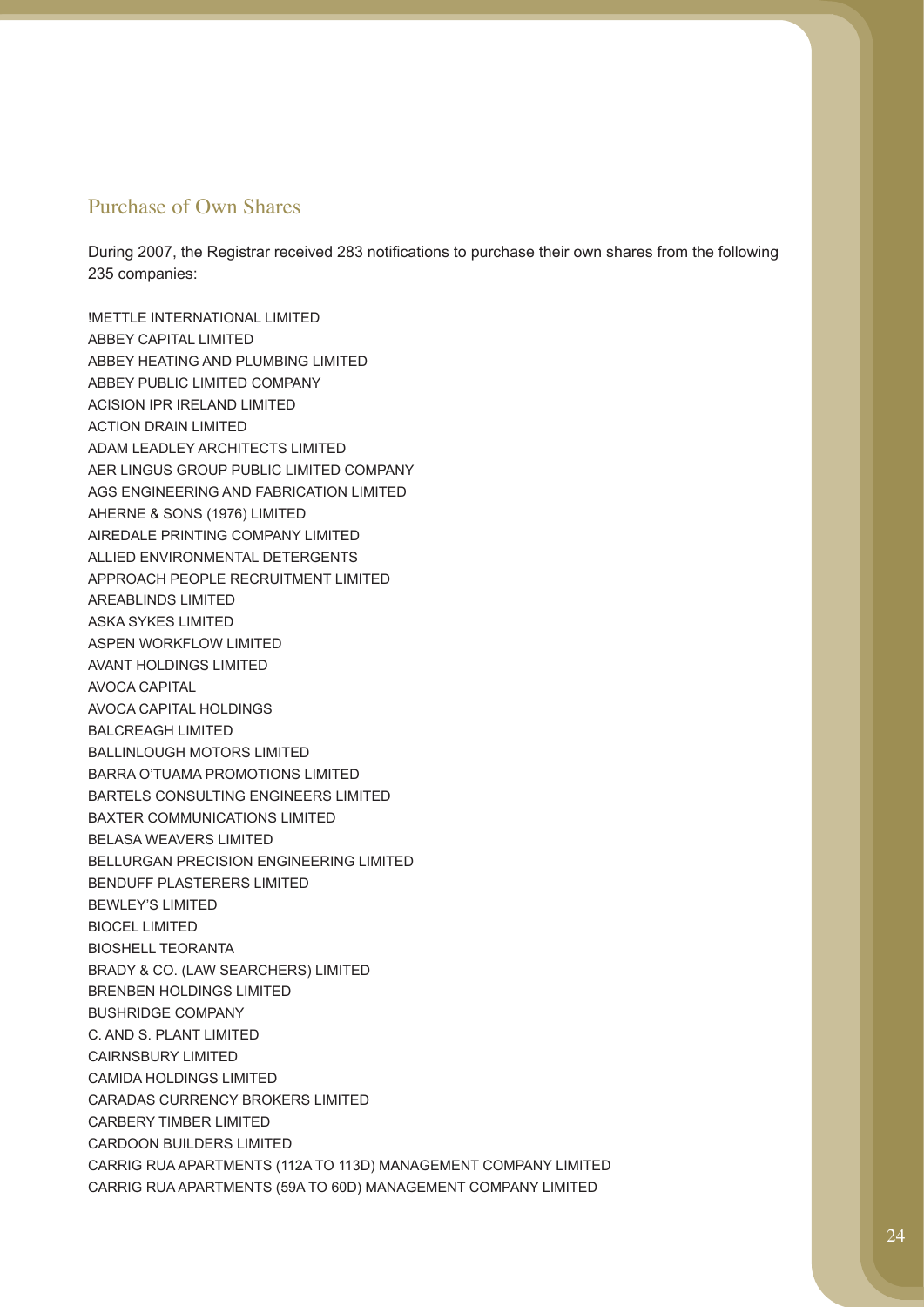CASH FLOW SERVICES LIMITED CASTLE ENGINEERING SERVICES LIMITED CASTLE WICKLOW HOLDINGS LIMITED CASTLEBROWN HOMES LIMITED CASTLEPRIDE LIMITED CCN CONSTRUCTION LIMITED CHARLIE SHIELS LIMITED CHEMISTRY STRATEGIC COMMUNICATIONS LIMITED CITY LIFE LIMITED CLARE COMMUNITY RADIO HOLDINGS PUBLIC LIMITED COMPANY CLIATH TAXIS LIMITED COACHBURY TAVERNS LIMITED COLA THERMOPRINT LIMITED COMMTECH SOLUTIONS LIMITED CONTECH MEDICAL INTERNATIONAL LIMITED CORRIB PROPERTIES LIMITED COUNTY MAYO RADIO LIMITED COURTNEY LOSS ADJUSTERS LIMITED CREGANNA LIMITED D. O'LOUGHLIN & CO. LIMITED DAHRA LIMITED DAHRA SERVICES LIMITED DALY BROS. CARRICKMACROSS LIMITED DAN-ONE EXCAVATIONS LIMITED DARTRIDGE COMPANY DELI CUISINE LIMITED DES ABBOTT TRAVEL LIMITED DILLON BROS. (LIMERICK) LIMITED DMF INTERNATIONAL LIMITED DNM TECHNOLOGY LIMITED DOLMEN SECURITIES LIMITED DONAL O'BUACHALLA & COMPANY LIMITED DROMALAND LIMITED E.M.K. DESIGN LIMITED EAMONN MCCARTHY AND COMPANY LIMITED EATS OF EDEN LIMITED ECOCEM MATERIALS LIMITED ÉIRECOMPOSITES TEORANTA ELECTRAMED LIMITED ELECTRO-MECH CONSTRUCTION LIMITED EM MEASUREMENT SERVICES LIMITED ESTUARY CONCEPTS LIMITED EUROEVENTS LIMITED F.B.D. HOLDINGS PUBLIC LIMITED COMPANY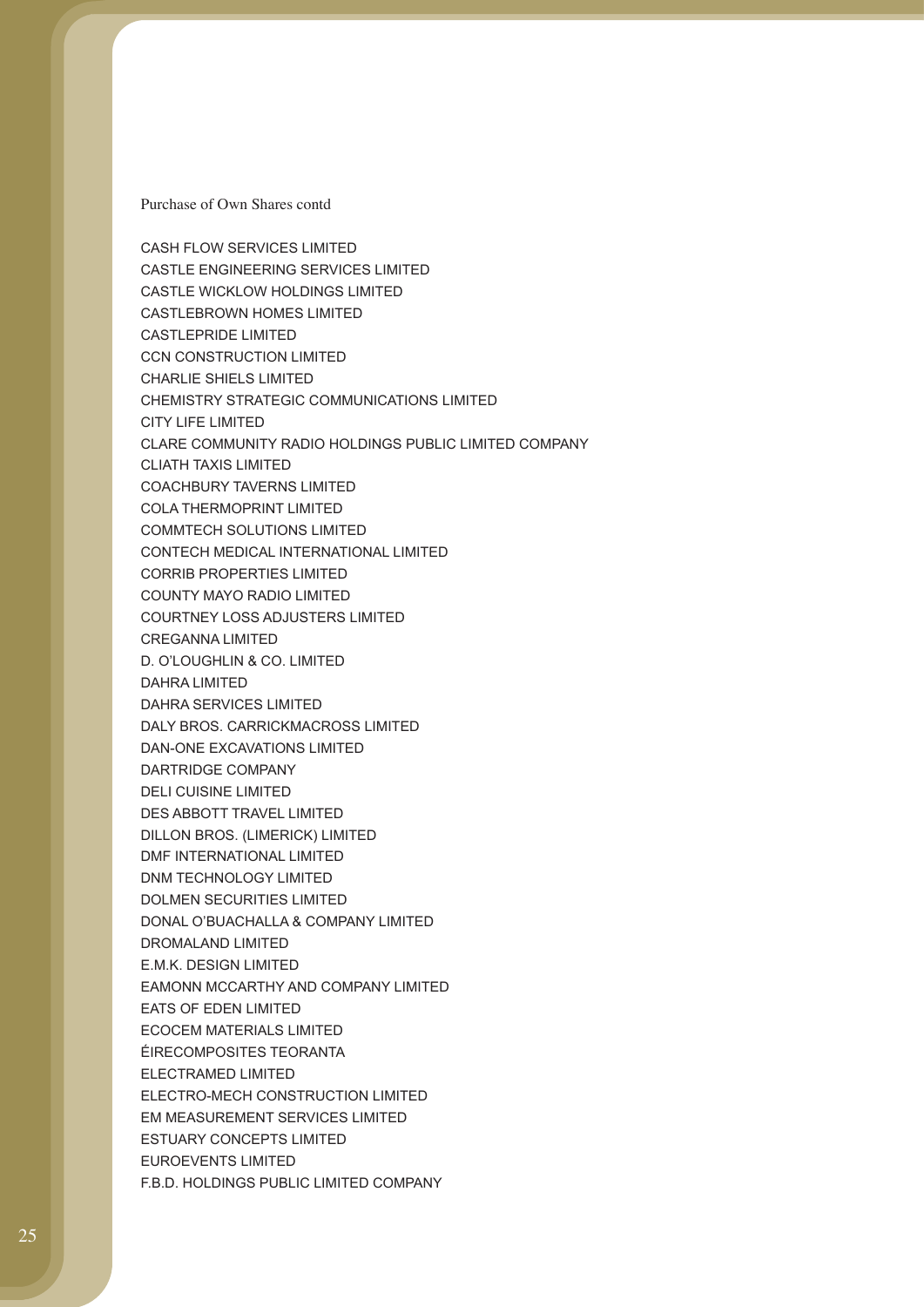FARANDARE LIMITED FARMER BUSINESS DEVELOPMENTS ASSETS LIMITED FARR ENGINEERING LIMITED FARRELL BROTHERS HOLDINGS LIMITED FARRELL BROTHERS PLANT HIRE LIMITED FERMENTON LIMITED FINBARR GALVIN LIMITED FINEGROVE HOLDINGS LIMITED FITZGERALD LIFE AND PENSIONS LIMITED FORAN CHEMICALS LIMITED FTI FINANCE HOLDINGS LIMITED G. CLANCY & CO. (CONTRACTS) LIMITED G. DUKE & COMPANY LIMITED GLEESON CONCRETE HOLDINGS GOFF COMPANY LIMITED GOLD STAR OILS LIMITED GOLDEN BAKE LIMITED GOLDFORD INVESTMENTS LIMITED GOODBODY COLOUR COATING LIMITED GOODEY ROOFING LIMITED GOODWOOD SOLUTIONS LIMITED GRAFTON GROUP PUBLIC LIMITED COMPANY GREYHOUND EXPRESS FREIGHT LIMITED H & K MANUFACTURING LIMITED HIGGINS & COMPANY (MANUFACTURERS' AGENTS) LIMITED HIGH-TECH MACHINERY (SALES) LIMITED HIGH-TECH MACHINERY LIMITED HOOPER DOLAN FINANCIAL LIMITED HSOC FINANCIAL SERVICES LIMITED ICOM TECHNOLOGIES LIMITED ICR FLEET LEASING LIMITED IMPROCROP LIMITED INDEPENDENT FINANCIAL ADVISORY TRUST LIMITED INDEPENDENT NEWS & MEDIA PUBLIC LIMITED COMPANY INFORMATION TECHNOLOGY PROVIDERS LIMITED INTERNATIONAL AIRLINE HANDLING (SHANNON) LIMITED IRISH ITEMS LIMITED IRISH SLATING & TILING CONTRACTORS LIMITED JAMONI LIMITED JAVA INSTRUMENT TECHNOLOGIES LIMITED JIM MURNANE LIMITED JODI MANUFACTURING COMPANY LIMITED JOE WALSH FLOORING CONTRACTORS LIMITED JOHN ATKINS & CO. LIMITED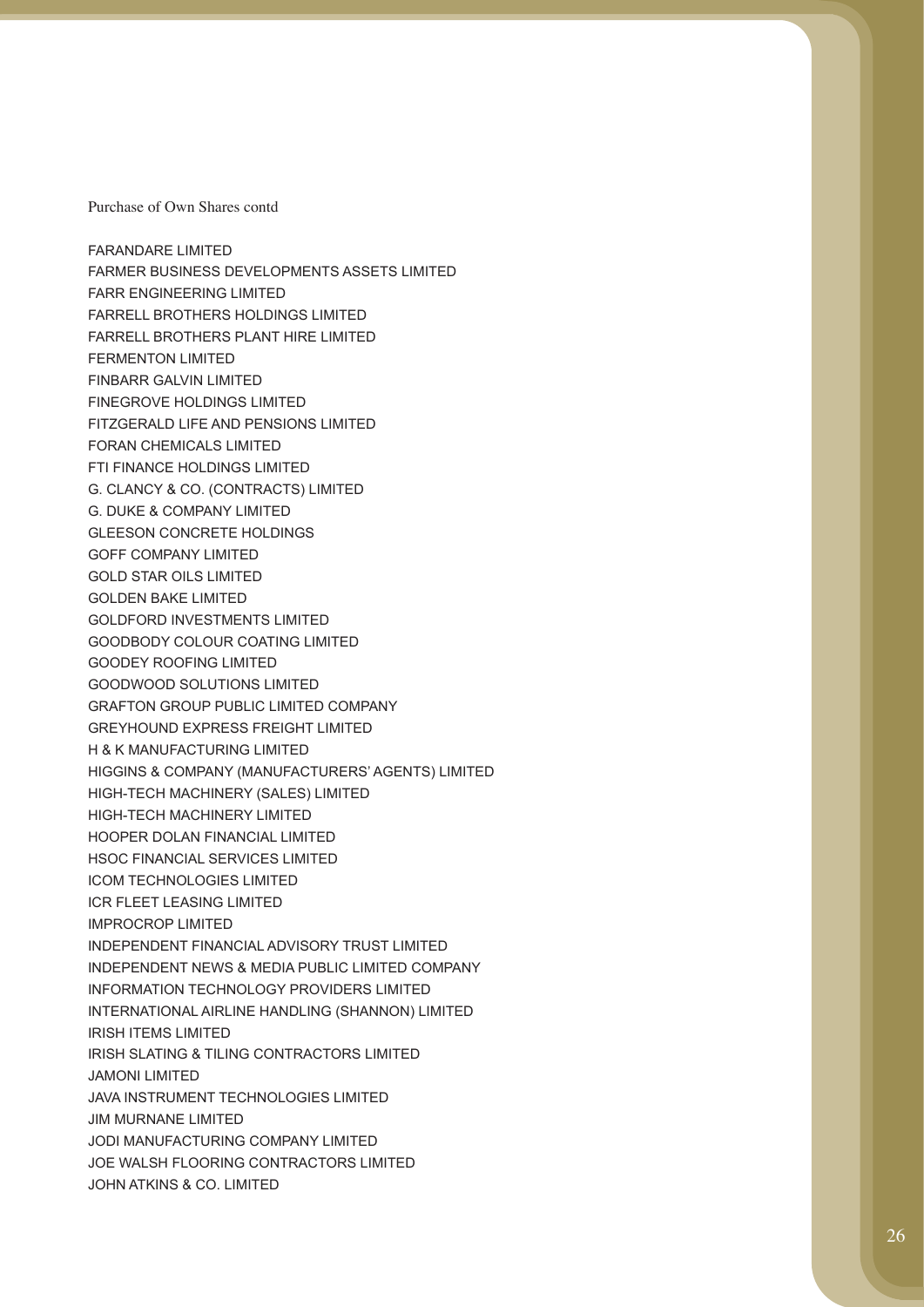JOHN CLARKE (IRISHTOWN) LIMITED

JOHN DOYLE DISTRIBUTORS LIMITED JOHN LARKIN JOINERY LIMITED JOHN WARREN LIMITED JOHNSON STEVENS IRELAND LIMITED JOLA ENGINEERING LIMITED JPI PRECISION & GENERAL ENGINEERING LIMITED KCC ARCHITECTURAL & SECURITY SUPPLIES LIMITED KELLY COACHBUILDERS LIMITED KERRY GROUP PUBLIC LIMITED COMPANY KILLYBEGS TRAWL NETS LIMITED KILMORE FISH CO. LIMITED KIRBY GROUP ENGINEERING LIMITED KROSSBOW HOLDINGS LIMITED LABORATORY INSTRUMENTS AND SUPPLIES (I) LIMITED LAIN PROPERTIES LIMITED LAWRENCE COVE FERRIES LIMITED LEEWAY FOODS LIMITED LOCTITE (IRELAND) HOLDING LIMITED LOCTITE (OVERSEAS) LIMITED LOVELL BROTHERS LIMITED LUCAN MOULD & TOOL LIMITED M. & I. GALLAGHER (IRELAND) LIMITED M. J. FLOOD (IRELAND) LIMITED. M.G. HEALTHCARE LIMITED M.J.F. (HOLDINGS) LIMITED MACALLA TEORANTA MACARA LIMITED MAJESTIC DESIGN LIMITED MARTIN KIRWAN LIMITED MASTER ENGINEERING LIMITED MAYO MOVIE WORLD LIMITED MC DONNELL DESCON LIMITED MCINERNEY HOLDINGS PUBLIC LIMITED COMPANY MCM ENGINEERING LIMITED MENTOR LIGHTING LIMITED MERCIER PRESS IRELAND LIMITED MICHAEL MCGETTIGAN DEVELOPMENTS LIMITED MIDDLEGROUND LIMITED MMF TRANSPORT SERVICES LIMITED MONARC LEATHER COMPANY LIMITED MONASTERBOICE INN LIMITED MOTOR ASSESS IRELAND LIMITED MUNSTER STAINLESS STEEL FABRICATORS LIMITED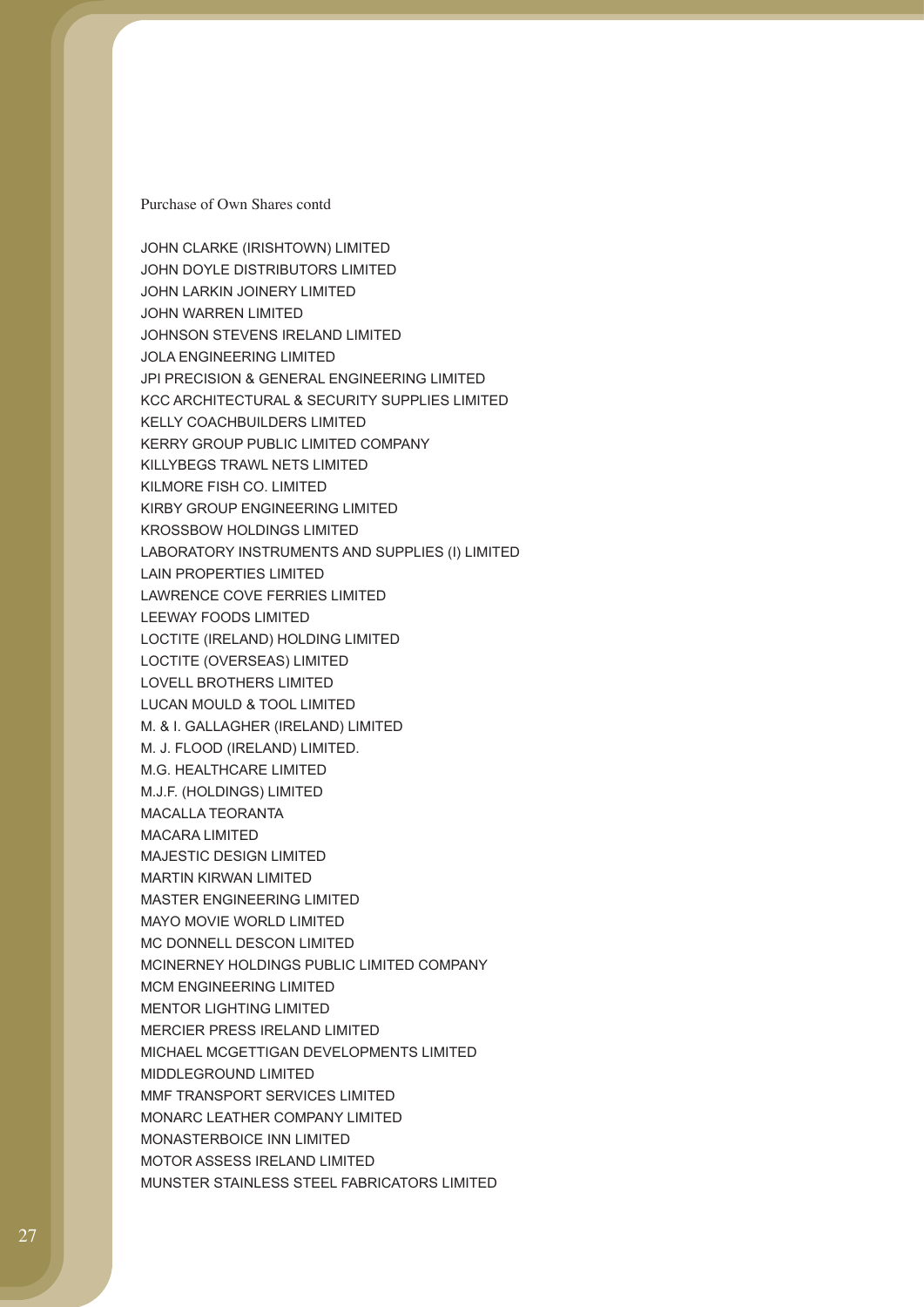NDV LIMITED NEWBRIDGE TRAVEL AND TOURS LIMITED NEWMANS HOLDINGS LIMITED NOONAN GROUP HOLDINGS LIMITED NOVA PUBLISHING COMPANY LIMITED NUTRISCIENCE LIMITED O.N.D. LIMITED OMEGATWO LIMITED ORCHARD PRINT LIMITED OSSIAN LIMITED OSTMAN TRADING LIMITED OWL WHOLESALE LIMITED P & M FREEMAN LIMITED PADDY POWER PUBLIC LIMITED COMPANY PATRICK COMAN PEARL BAKE LIMITED PHIL REDDIN FINANCIAL SERVICES LIMITED PLUSPRINT LIMITED PREMIER CAPTIONING & REALTIME LIMITED R. H. PARKER & SON, LIMITED REAGECON DIAGNOSTICS LIMITED ROBAN INSURANCES LIMITED ROBIN FLIGHT LIMITED ROBT. B. DALY & SON LIMITED RQB LIMITED RYANAIR HOLDINGS PUBLIC LIMITED COMPANY SACHET WIPES LIMITED SECURALL FASTENINGS LIMITED SHENICK NETWORK SYSTEMS LIMITED SHERIDAN INSURANCES LIMITED SIAC HOLDINGS LIMITED SOUTH EAST BROADCASTING COMPANY LIMITED STAGETEK AUDIO VISUAL LIMITED STONEHOUSE MARKETING LIMITED STORSACK HOLDINGS (IRELAND) LIMITED SWALLOW FLIGHT LIMITED SWIFT DOOR SYSTEMS LIMITED SYSTEMLINK LIMITED TESCO IRELAND HOLDINGS LIMITED THE HARDWARE PROPERTY COMPANY LIMITED THE SHELF GONDOLA MOVING COMPANY LIMITED THOMAS BRIODY AND SON LIMITED THOMAS GARLAND AND PARTNERS LIMITED TIGER STOCK LIMITED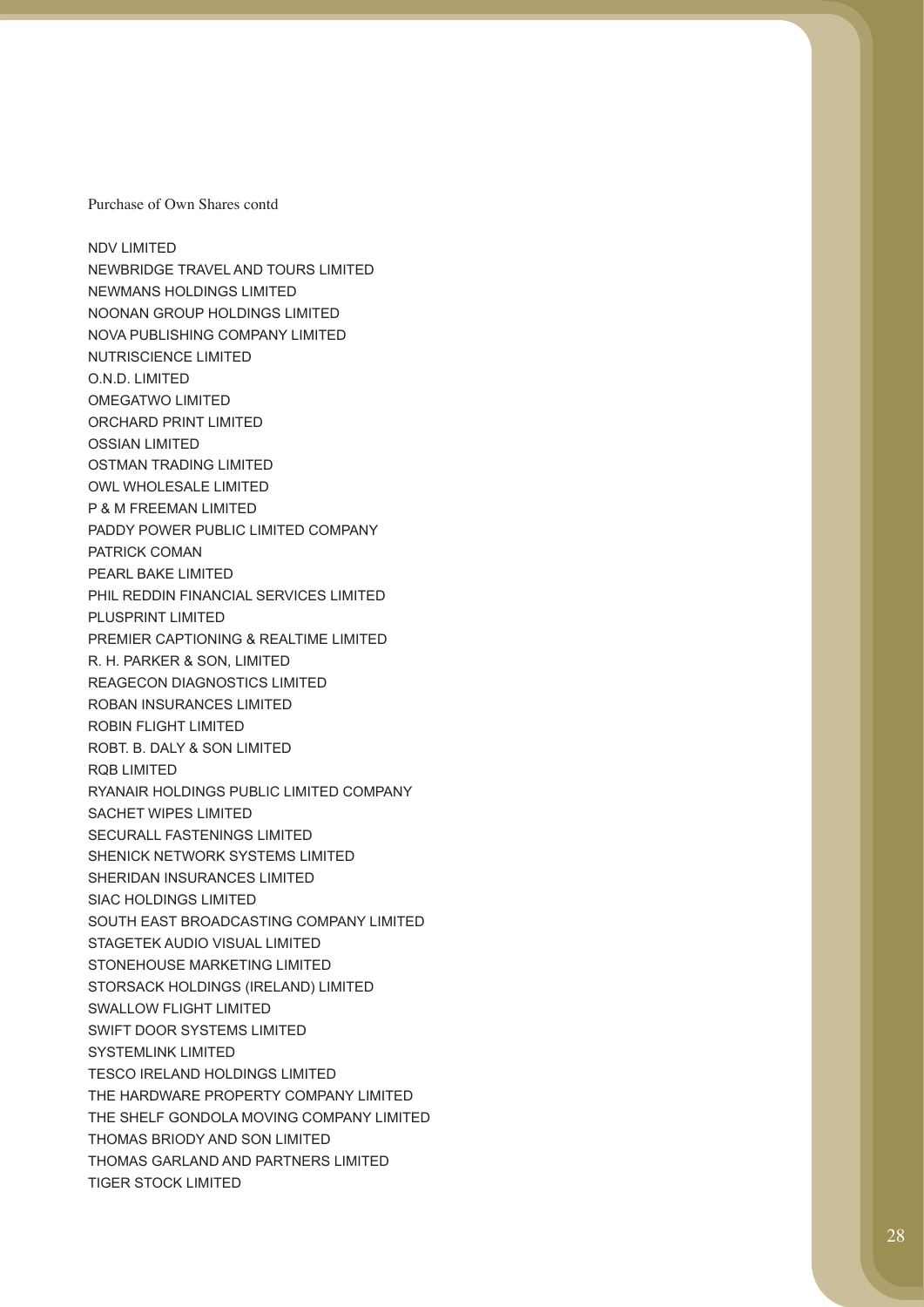TOMORROW'S WORLD LIMITED TONY KIERAN LIMITED TOP FORM LIMITED TOUGHLINE MANUFACTURING LIMITED TRANSOCEAN LIMITED TRIMGATE INVESTMENTS LIMITED TVC HOLDINGS PUBLIC LIMITED COMPANY VAGABOND TOURS LIMITED VAMONOS LIMITED VICTOR COMPANY LIMITED VIDATUM LIMITED VILICOM HOLDINGS LIMITED WILLOWDEEN PROPERTY CO. LIMITED XTENDER TEORANTA XTRATHERM LIMITED ZOCALO IMPORTS LIMITED ZOKIA LIMITED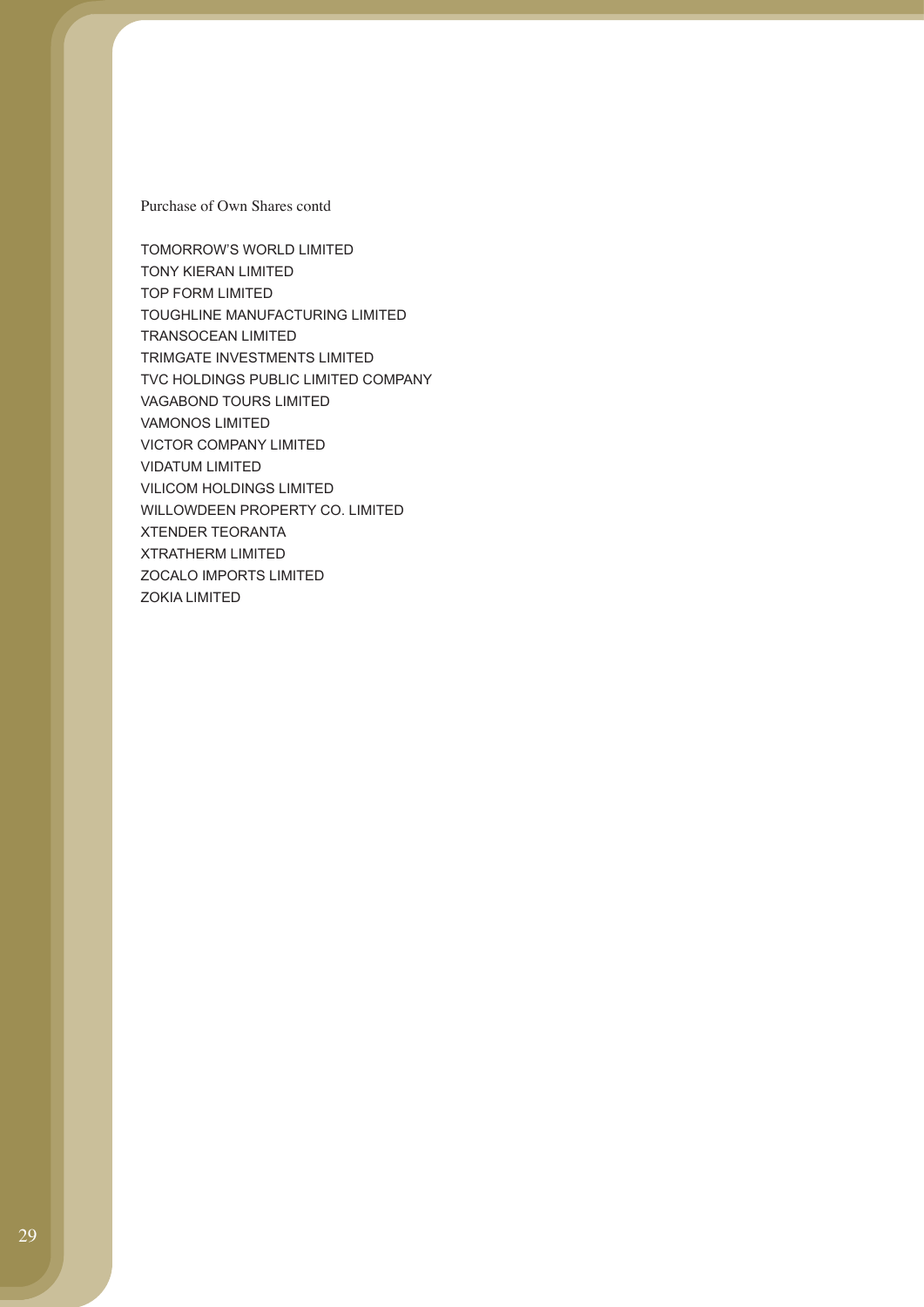# European Economic Interest Groupings

There were two new EEIGs registered in 2007.

The following is a list of all EEIGs registered:

AMEC HEGARTY JV EEIG

AQUACULTURE, INITIATIVE EEIG, CROFTON HOUSE, CROFTON ROAD, DUN LAOGHAIRE, CO DUBLIN.

CONCORD CONSTRUCTION & PROPERTY CONSULTANTS EEIG, SLANELOUGH, ASHFORD, CO WICKLOW.

DELL COMPUTER EEIG, BOGHALL ROAD, BRAY, CO WICKLOW.

EBAS-AGRO EEIG, CAPUCHIN FRIARY, CHURCH STREET, DUBLIN 7.

ECOM EEIG, PORT ROAD, LETTERKENNY, CO DONEGAL.

ECRIA EUROPEAN ECONOMIC INTEREST GROUPING, 4 SOUTH ANNE STREET, DUBLIN 2, IRELAND.

ERNACT. EEIG, LIFFORD, CO. DONEGAL.

GROUP FOR EUROPEAN EDUCATION EEIG, MOUNT KENNETT HOUSE, HENRY STREET, LIMERICK.

HVBS EEIG, CAPUCHIN FRIARY, CHURCH STREET, DUBLIN 7.

PLUSCHEM EEIG, NCC HOUSE, LOWER LEESON STREET, DUBLIN 2.

SEAFOOD DEVELOPMENTS EEIG, BIM HQ. P.O. BOX 12, CROFTON ROAD, DUN LAOGHAIRE, CO. DUBLIN.

STRABANE/LIFFORD DEVELOPMENT COMMISSION EEIG, LIFFORD, CO DONEGAL.

TORUS INTERNATIONAL ACCOUNTANCY EUROPEAN ECONOMIC INTEREST GROUPING, 30 LOWER LEESON STREET, DUBLIN 2.

TORUS INTERNATIONAL LEGAL EUROPEAN ECONOMIC INTEREST GROUPING, 30 LOWER LEESON STREET, DUBLIN 2.

VALMARIP EEIG, 29 UPPER MOUNT STREET, DUBLIN 2.

WORLD 3B2 CONSORTIUM EEIG, 7A CARRICKBRENNAN ROAD, MONKSTOWN, CO DUBLIN.. DIAMONDDIAL EEIG, 7TH FLOOR, HUME HOUSE, BALLSBRIDGE, DUBLIN 4.

CARRIGRENNAN CIVIL JV EEIG, C/O P.J. HEGARTY & SONS, CONNOLLY QUAY, CORK.

PYRAMOS EEIG, 11 WOODBINE PARK, BLACKROCK, CO. DUBLIN.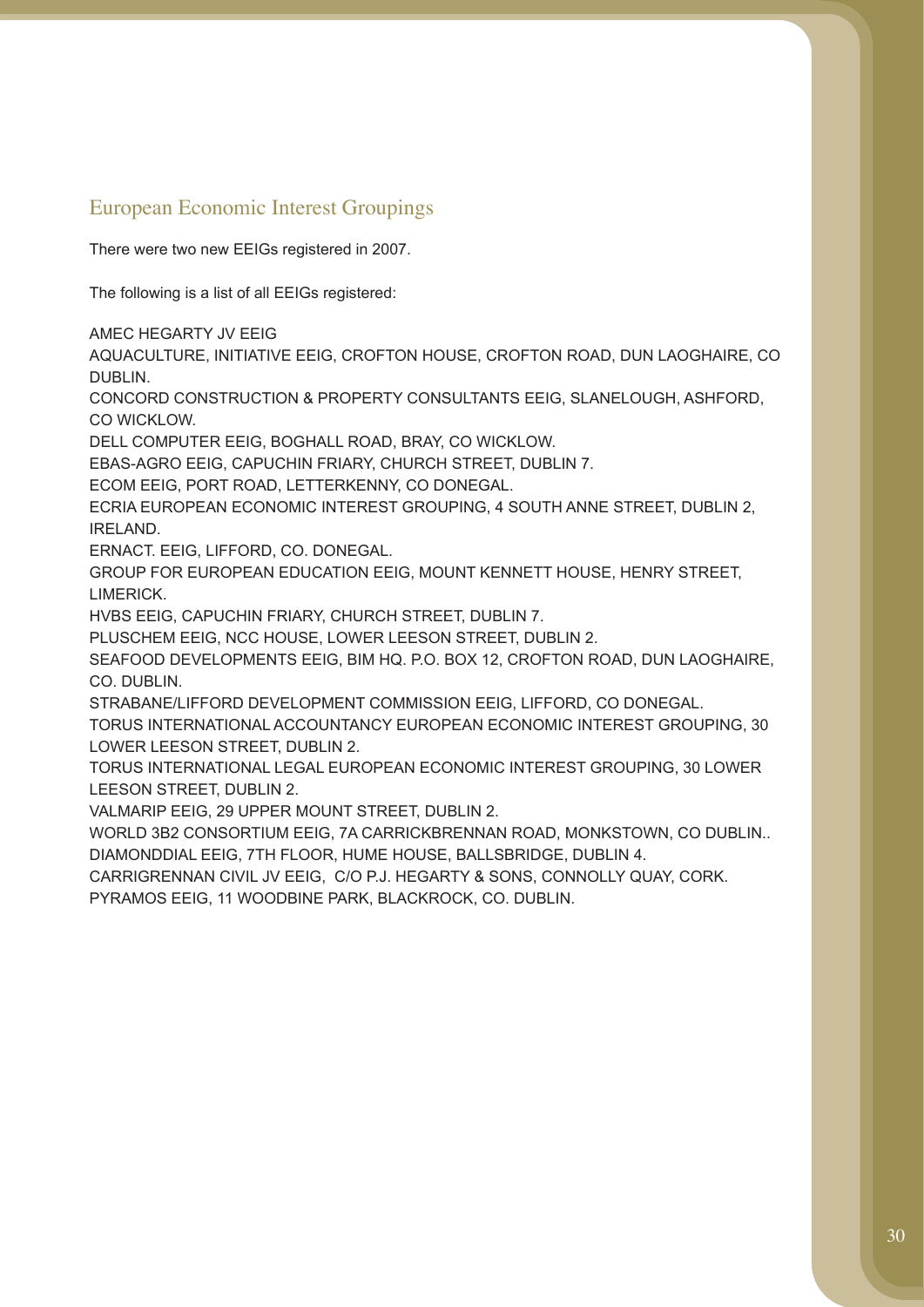### Limited Partnerships

Limited Partnerships registered during 2007: 82 Total registered at period end: 738

The following Limited Partnerships were registered in the year to 31 December 2007:

Acadian Property Limited Partnership No.1 ACIM Limited Partnership AIB Seed Capital Fund Limited Partnership Bank of Ireland Kernel Capital Partners Private Equity Fund ll Blackthorn Limited Partnership Brasov Limited Partnership Brighton Investments Limited Partnership Cammock River Property Partnership CapVest Irish Partners II,Limited Partnership CCL: 4 Limited Partnership CCL: Corinthia Limited Partnership CCL: Corinthia SP Limited Partnership CCL: Macau Legend Limited Partnership CCL: Macau Legend No. 2 Limited Partnership CCL: Macau Legend SP Limited Partnership CCL: Veda Advantage Limited Partnership CCL: Veda Advantage SP Limited Partnership CCL:5 Limited Partnership CCL:Blade SP Limited Partnership Co - Investment Limited partnership Number 2001 A4 Cruachan Investments Dealta Equity Fund III Limited Partnership Elm Private Partnership Elm Private Partnership 11 Elm Private Partnership 111 Elm Private Partnership IV European Hotel Investments (No.1) Limited Partnership European Hotel Investments (No.2) Limited Partnership European Hotel Investments (No.3) Limited Partnership European Hotel Investments (No.4) Limited Partnership European Hotel Investments (No.5) Limited Partnership European Hotel Investments (No.6) Limited Partnership European Hotel Investments (No.7) Limited Partnership European Hotel Investments (No8) Limited Partnership FinVest Limited Partnership Fountain Healthcare Partners Fund I, L.P. Gorthleahy Limited Partnership Iberian Retail Development No.1 Limited Partnership Imperial Tobacco Finance (Ireland)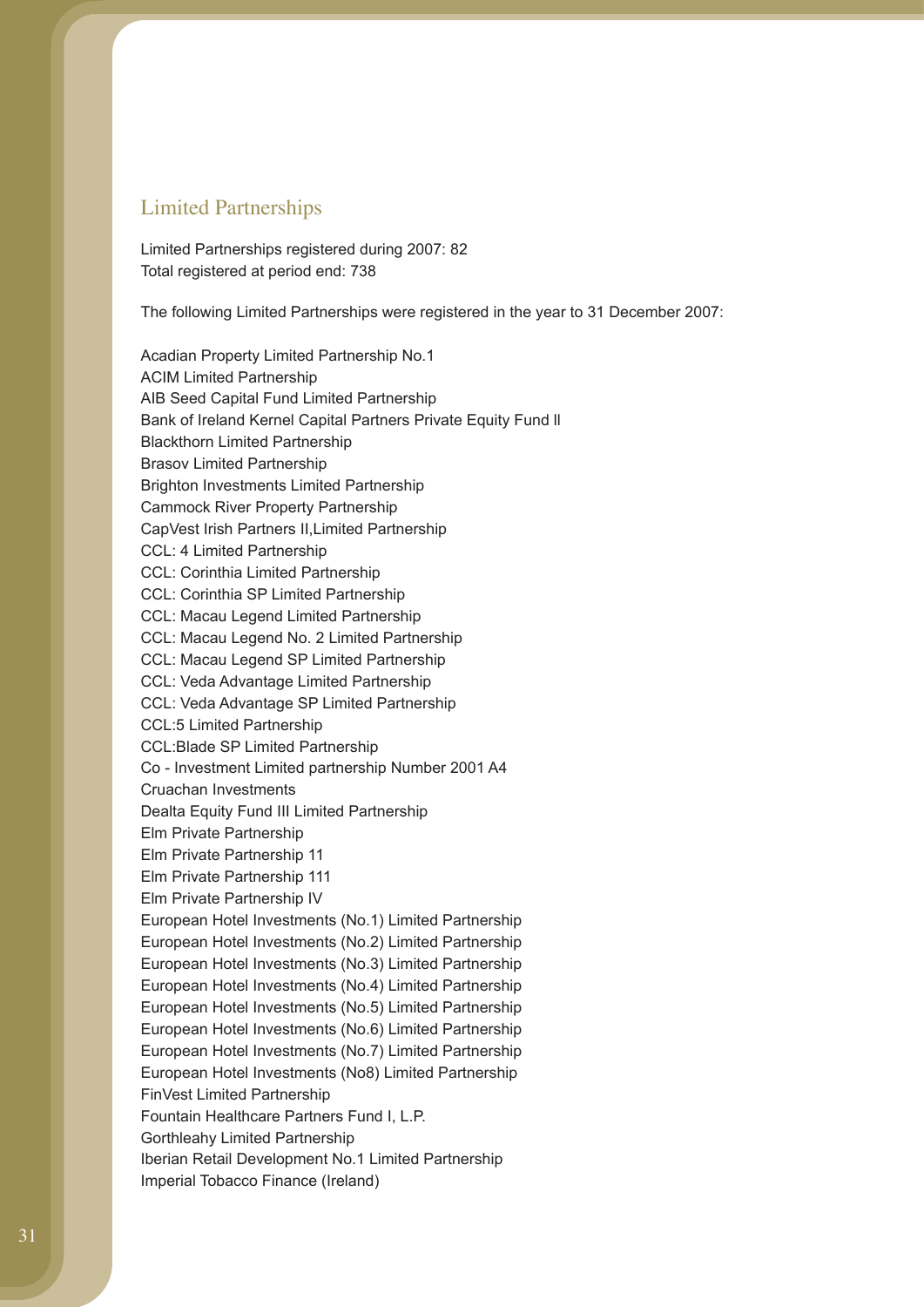Limited Partnerships registered 2007 contd

Ion Private Equity Fund 1 Limited Partnership Johnnos Partnership KBMGA Kennedy McMahon Limited Partnership Kinsale Bookshop Limited Partnership KKR Debt Investors l (Ireland) L.P. KSL Partnership Lambda Limited Partnership Lynch Amerland Limited Partnership Malahide Limited Partnership McHenry United Partnership Northburn Limited Partnership 3 Orchid Trading Otterholt Partnership Pierse Printers Limited Poland Residential Land and Development Fund Limited Partnership Sabre Ireland Limited Partnership Sig Cap First US Limited Partnership Sorrento 2007 Investment Szymanska & Golen Limited Partnership The Barnhill Limited Partnership The Callan Elliott Limited Partnership The Chesser Whelan Williamsburg l Limited Partnership The Chesser Whelan Williamsburg ll Limited Partnership The Convala Development Limited Partnership The Fairlawn Limited Partnership The Fallon Limited Partnership The Farmville Limited Partnership The Glaoine Limited Partnership The Hazel Elliott Limited Partnership The Kildare Aviation Limited Partnership The Malahide Road Limited Partnership The McEvoy Limited Partnership The McFerran Limited Partnership The Monroe Limited Partnership The Murrisk LP The Plaza Irish Limited Partnership The Pontoon LP The Seabreeze Ireland Limited Partnership The Stuart Limited Partnership The Thornhill Limited Partnership The Vestrust Partnership Wedding Cameras Online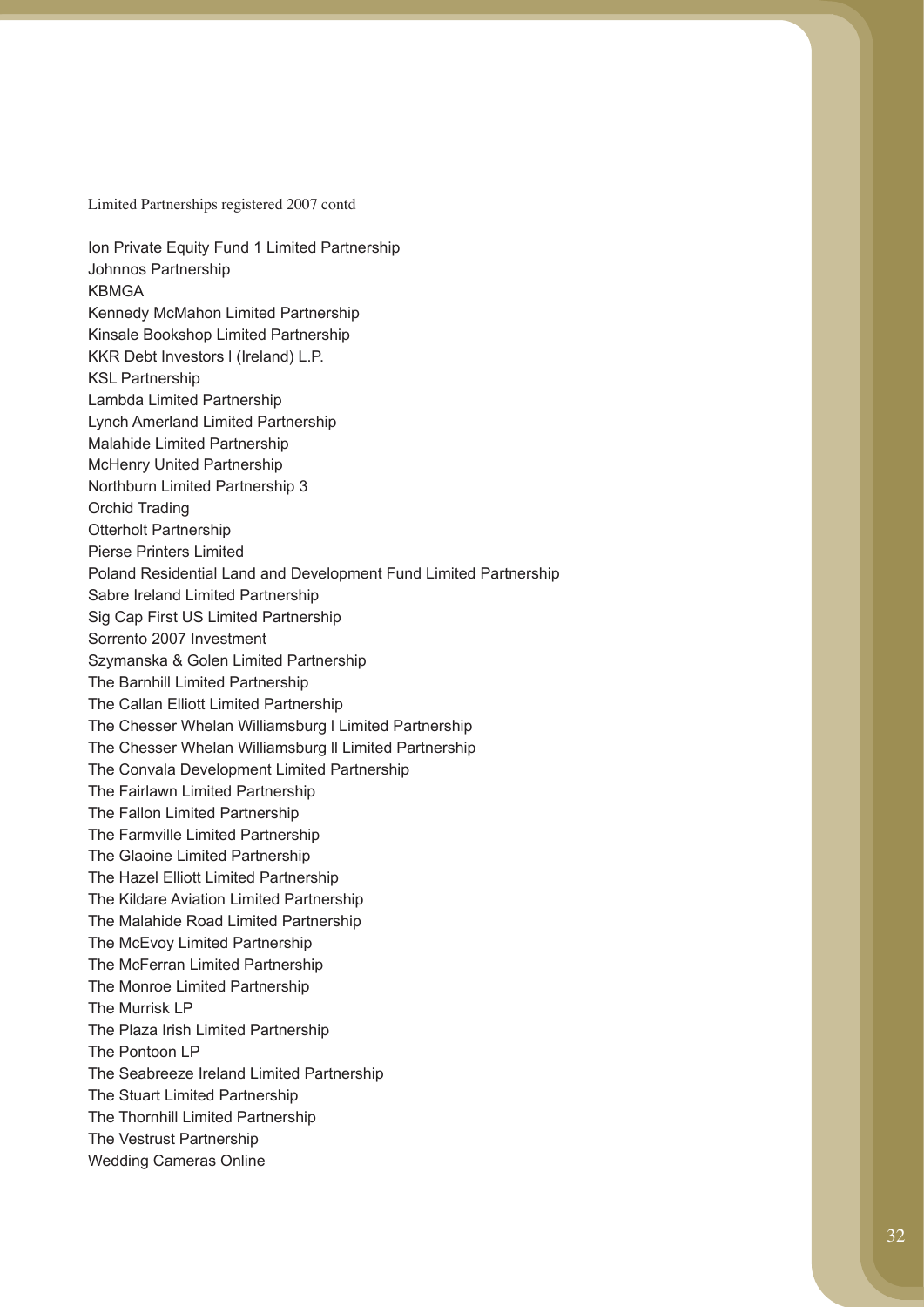# Registration of Business Names Act 1963

## Make up of Register and Activity on the Register

| Changes in the register                            | 2006    | 2007    |
|----------------------------------------------------|---------|---------|
| New registrations                                  | 26,610  | 28,365  |
| Statement of changes in the registered particulars | 2,292   | 2,193   |
| Cessations                                         | 1,388   | 1,608   |
| Total on register at year end                      | 281,534 | 308,291 |

The trend of recent years continues, with the CRO receiving a large number of applications to register business names. The chart below shows the number of new business names registered since 2003.

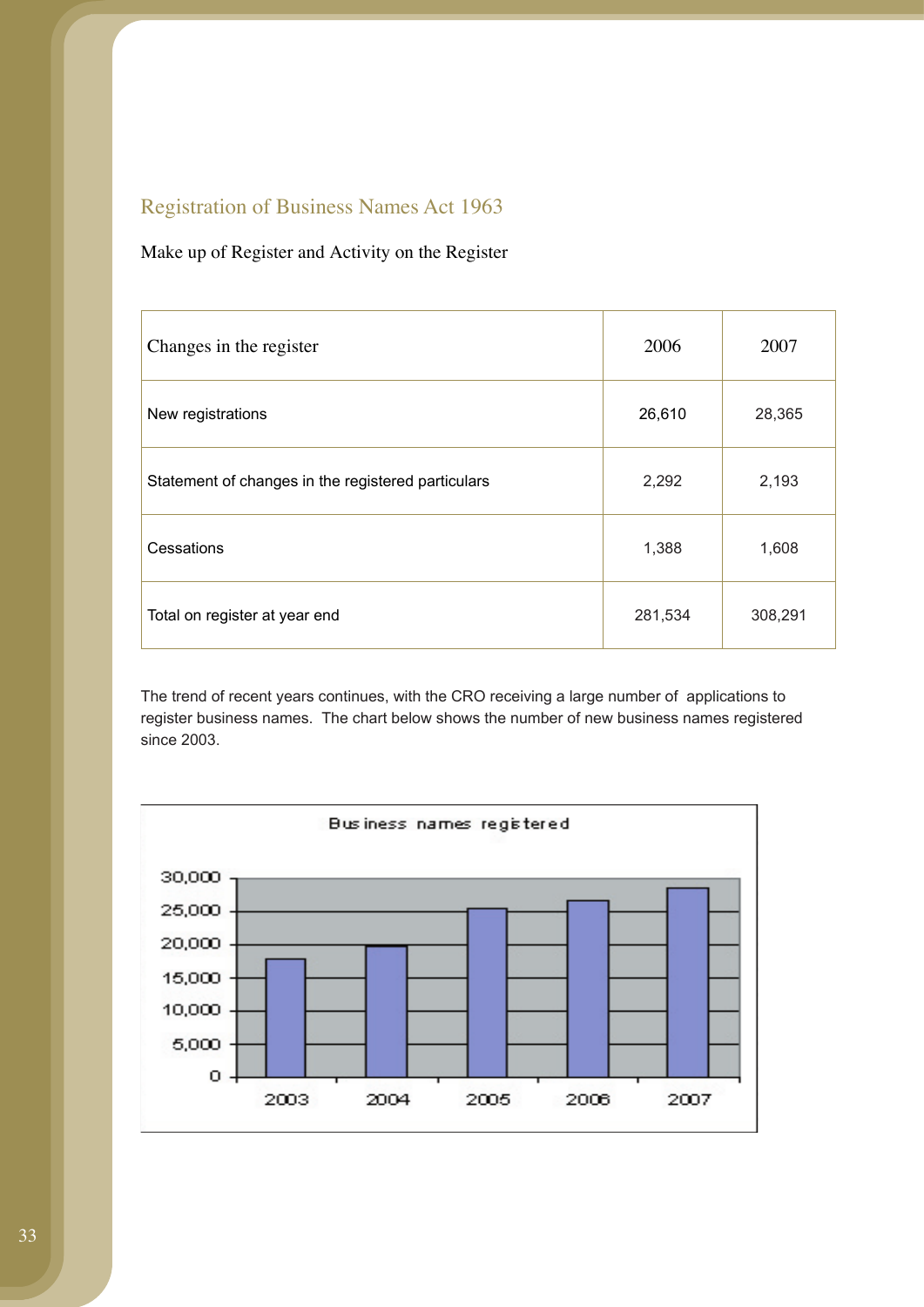## **Directors**

Disqualifications and restrictions of directors and other persons

Disqualifications - Section 160 Companies Act 1990 (as amended by section 42 Company Law Enforcement Act 2001)

By year end 2,111 persons were on the register of disqualified persons.

Restrictions under section 150 of the Companies Act 1990

830 persons were on the restricted persons register at the end of 2007.

The disqualified and restricted registers can be searched online at www.cro.ie. This facility is updated daily.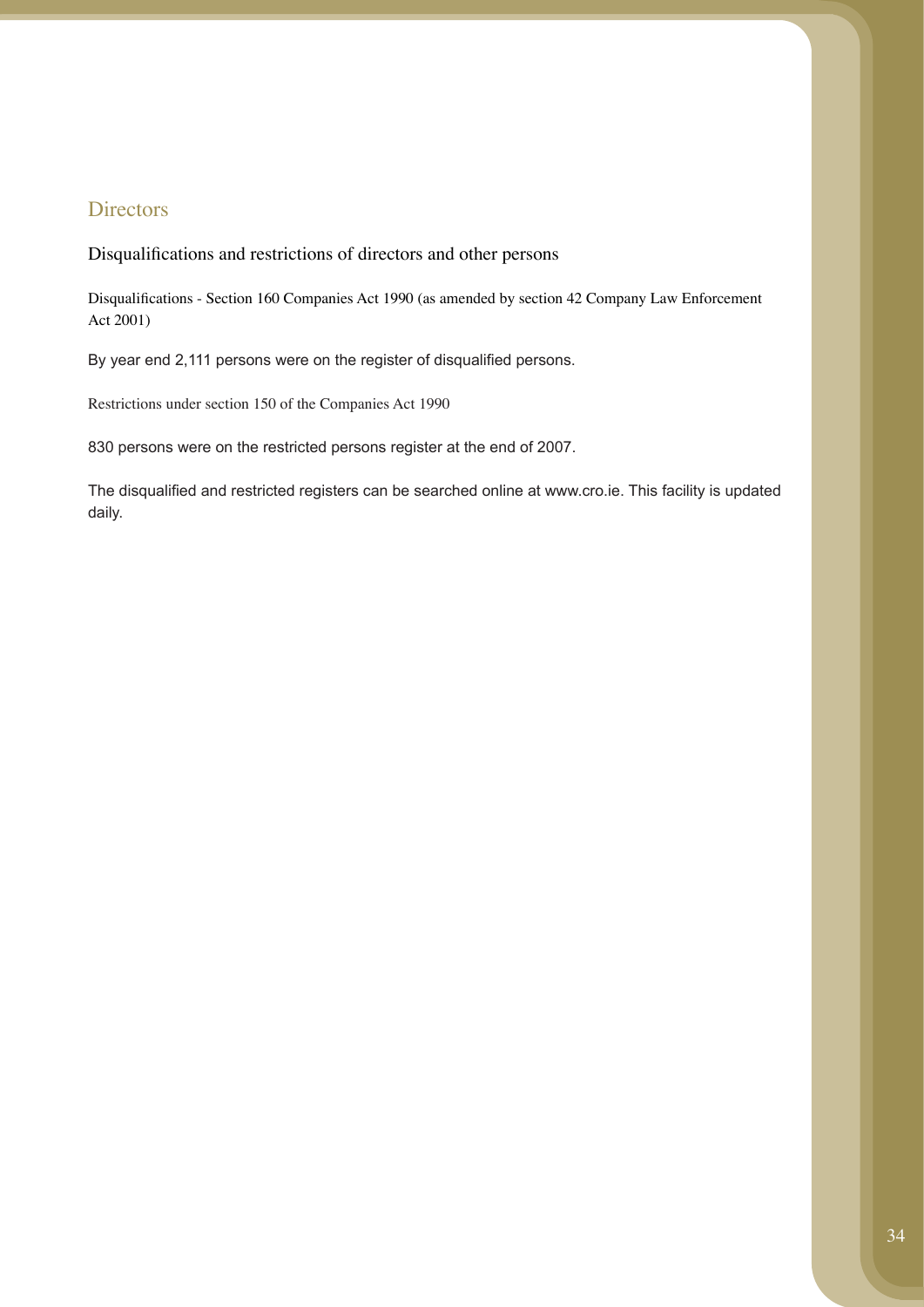# Document Processing

# Submissions Filed During The Year

| <b>Submission Type</b>                              | 2002           | 2003           | 2004    | 2005    | 2006    | 2007    |
|-----------------------------------------------------|----------------|----------------|---------|---------|---------|---------|
| New Company                                         | 13,165         | 15,074         | 16,773  | 18,102  | 19,298  | 18,897  |
| <b>Annual Return</b>                                | 113,046        | 149,910        | 145,203 | 154,545 | 163,851 | 172,805 |
| Change of Name                                      | 2,160          | 2,078          | 2,130   | 2,073   | 2,102   | 2,687   |
| Change of Address                                   | 11,265         | 14,533         | 13,870  | 14,240  | 15,730  | 17,704  |
| Change in Directors                                 | 46,802         | 52,040         | 56,065  | 59,912  | 63,963  | 68,142  |
| Nomination of change of Annual Return Date          | 11,961         | 14,763         | 11,096  | 9,624   | 9,719   | 10,193  |
| Receivers Abstract                                  | 396            | 1,177          | 583     | 615     | 528     | 377     |
| Notice of Receiver ceasing to act                   | 40             | 64             | 40      | 53      | 33      | 31      |
| Special Resolution to wind up and appoint a         | 772            | 926            | 804     | 836     | 884     | 997     |
| Liquidator<br>Special resolution to Wind up         | 90             | 141            | 116     | 96      | 129     | 143     |
| Special resolution to appoint a liquidator          | 4              | 21             | 11      | 5       | 7       | 18      |
|                                                     | 1,029          |                | 1,239   | 1,163   | 965     | 1,062   |
| Liquidator's Statement of Account                   | 1,769          | 1,259<br>3,059 |         |         |         | 1,183   |
| Liquidator's Account                                |                |                | 2,668   | 1,160   | 1,134   |         |
| Liquidator's Affidavit                              | 2,858          | 5,103          | 4,121   | 1,886   | 1,897   | 1,684   |
| Ineffective declaration of Solvency                 | 13             | 12             | 8       | 2       | 1       | 2       |
| Final Winding up meeting - Members & Creditors      | 463            | 463            | 326     | 358     | 222     | 215     |
| Final Winding up meeting - Members                  | 577            | 823            | 927     | 815     | 740     | 817     |
| Declaration of Solvency                             | 750            | 952            | 825     | 868     | 931     | 1057    |
| Creditors' resolution to appoint/confirm liquidator | 127            | 108            | 72      | 73      | 35      | 11      |
| Court Order to wind up and appoint Liquidator       | 36             | 33             | 39      | 53      | 33      | 36      |
| Court Order to appoint provisional Liquidator       | $\overline{2}$ | 10             | 7       | 8       | 2       | 5       |
| Ordinary resolution to Wind up & appoint liquidator | 101            | 157            | 158     | 126     | 145     | 202     |
| Notice that no creditors Resolution was passed      | 227            | 154            | 101     | 123     | 64      | 32      |
| Notice of Appointment of a liquidator               | 1,100          | 1,356          | 1,140   | 1,147   | 1,219   | 1,332   |
| Notice of application to appoint an examiner        | 12             | 12             | 6       | 6       | 9       | 22      |
| Court order appointing examiner                     | 12             | 11             | 6       | 4       | 4       | 23      |
| Restriction of Company Secretary/Director - S 150   | 25             | 164            | 185     | 145     | 138     | 181     |
| Disqualification of Director - S 160                | 0              | 1              | 9       | $*17$   | $*29$   | $*37$   |
| Charge                                              | 7,132          | 8,384          | 9,616   | 10,464  | 12,539  | 12,715  |
| Satisfaction of charge                              | 3,181          | 4,221          | 4,425   | 2,999   | 3,504   | 4,467   |
| <b>Resignation of Auditor</b>                       | 2,619          | 2,477          | 2,672   | 2,727   | 3,179   | 2,735   |
| Report that proper books not kept                   | 8              | 19             | 23      | 37      | 22      | 33      |
| <b>Removal of Auditor</b>                           | 97             | 88             | 91      | 94      | 163     | 119     |
| Power of Attorney                                   | 1,047          | 1,307          | 1,366   | 676     | 4       | 0       |
| Notice of location of register of Members           | 334            | 1,044          | 674     | 564     | 679     | 576     |
| Notice of increase in Nominal Capital               | 8,279          | 8,992          | 1,602   | 1,357   | 1,268   | 1,324   |
| Change to Single Member Company                     | 1,449          | 1,592          | 1,770   | 1,730   | 1,671   | 1,983   |
| Change from Single Member Company                   | 312            | 280            | 422     | 506     | 594     | 693     |
| Application by plc to commence business             | 104            | 100            | 107     | 177     | 243     | 71      |
| Amended memorandum and Articles                     | 1,133          | 1,009          | 355     | 443     | 260     | 293     |
| Alteration to Memo & Arts                           | 7,544          | 6,213          | 4,608   | 5,099   | 6,339   | 6,813   |
| <b>Allotment of Shares</b>                          | 5,512          | 5,327          | 5,512   | 5,807   | 6,363   | 6,337   |
| <b>Accounts filed Separately</b>                    | 1,473          | 877            | 250     | 174     | 142     | 72      |
| <b>Other Submissions</b>                            | 19,209         | 18,688         | 14,114  | 16,303  | 37,224  | 32,803  |
| <b>Total Submissions; Companies Acts</b>            | 268,235        | 325,022        | 306,135 | 317,212 | 357,979 | 370,781 |
| <b>Business Names</b>                               | 20,598         | 23,237         | 25,524  | 30,020  | 36,876  | 35,438  |
| Total                                               | 288,833        | 348,259        | 331,659 | 347,232 | 394,855 | 406,219 |

\*The above numbers refer only to those which were linked to company files.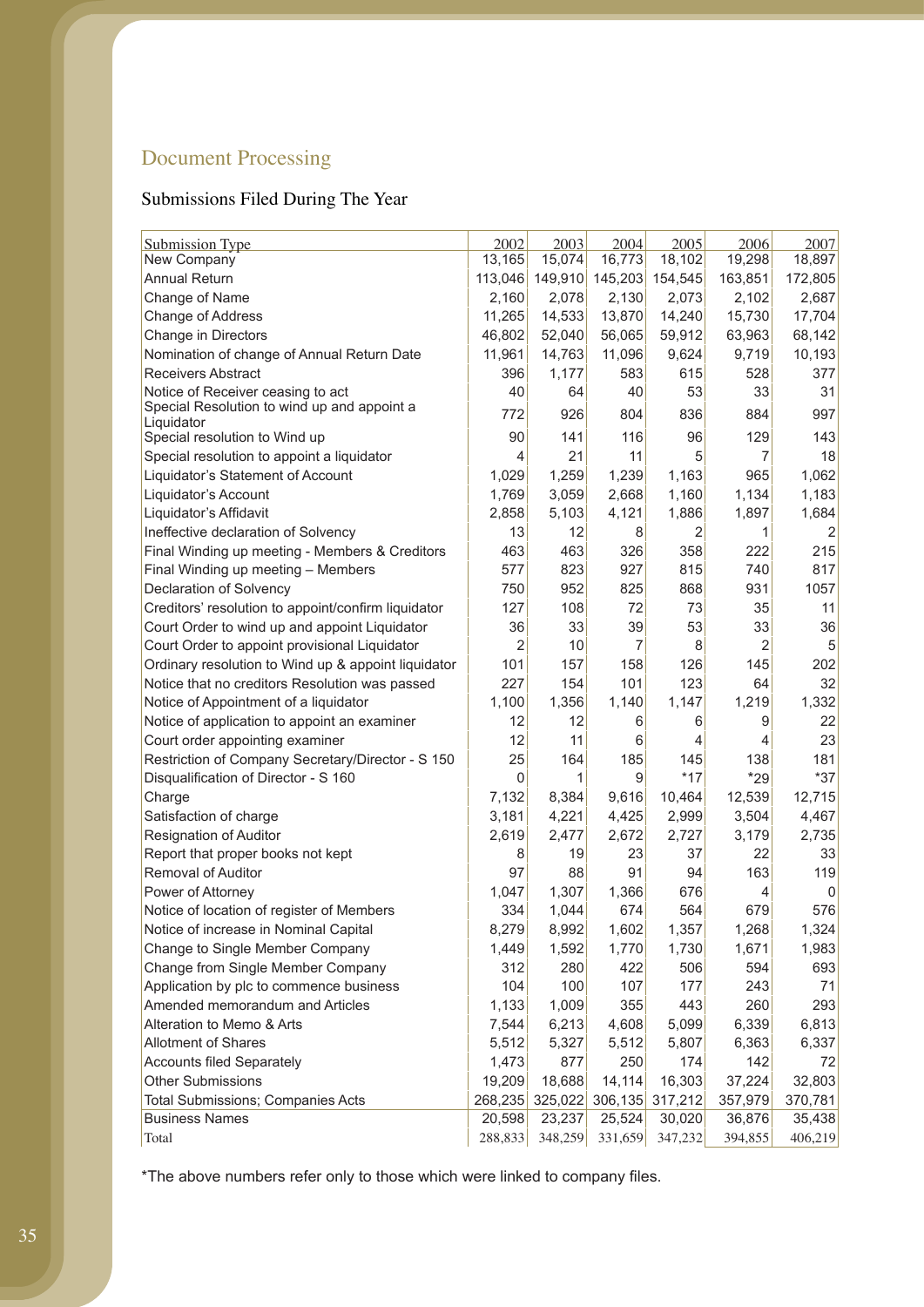

Unregistered submissions

|                     | Dec 2002 | Dec 2003 | Dec 2004 | Dec 2005 | Dec 2006 | Dec 2007 |
|---------------------|----------|----------|----------|----------|----------|----------|
| All Companies       | 577,797  | 679.164  | 639,532  | 638.264  | 737,113  | 848,611  |
| Live Companies Only | 382,194  | 453,783  | 396,883  | 376,022  | 457,398  | 545,889  |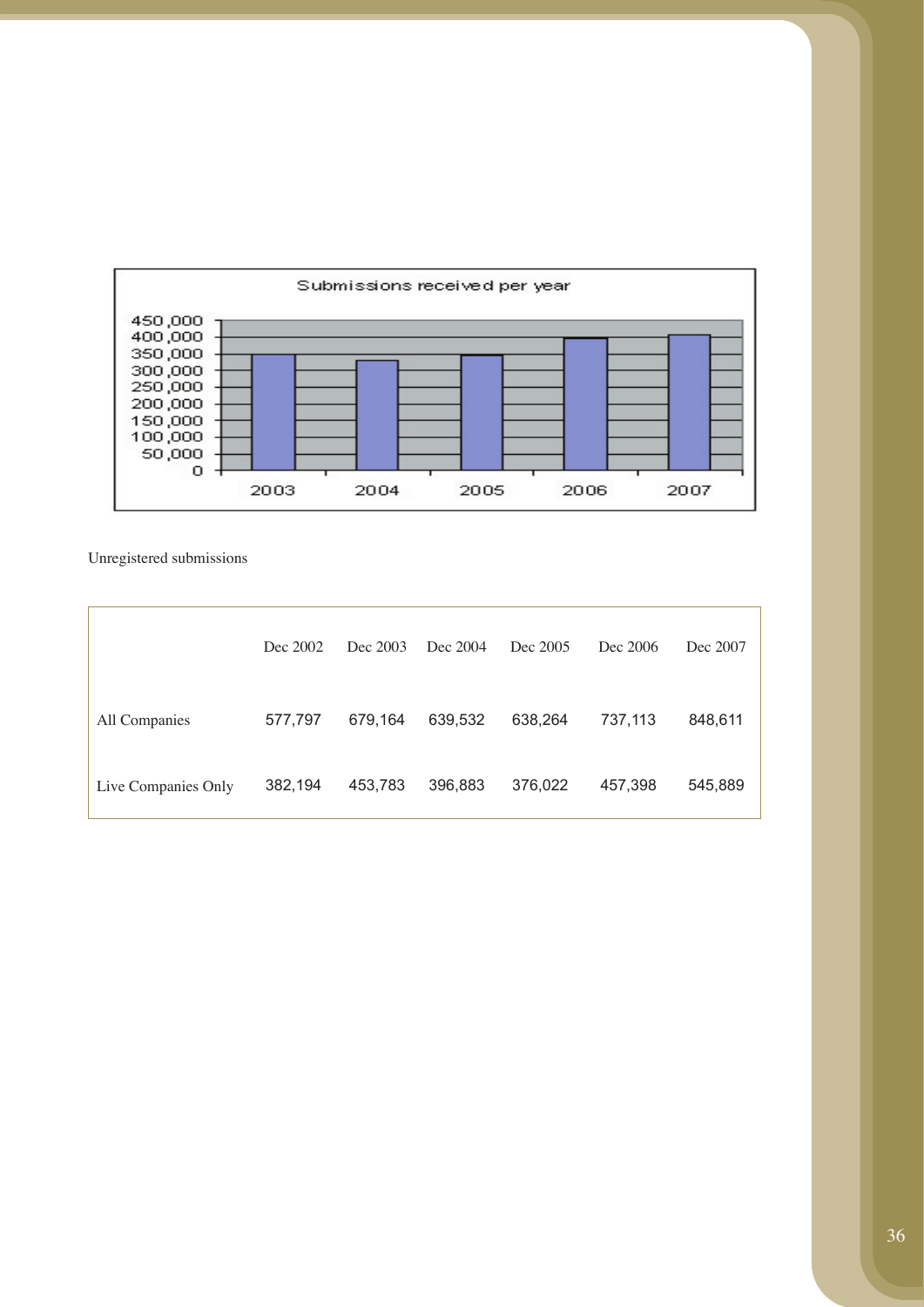# APPENDIX 2 FINANCE

# Fees and Capital Duty Paid in Respect of Registered Companies in 2007

|                                                           | 2006<br>€  | 2007<br>€    |
|-----------------------------------------------------------|------------|--------------|
| Fees on registrations other<br>than mortgages and charges | 29,964,003 | 28,425,160   |
| Fees on registrations of<br>mortgages or charges          | 600,062    | 609,166      |
| Fees on inspections/<br>miscellaneous sales               | 1,491,137  | 1,045,531.84 |
| <b>Total fees</b>                                         | 32,055,202 | 30,079,858   |

Fees collected in 2007 include an amount of €17,958,651 in respect of late filing penalties.

# Fees Paid in Respect of the Registration of Business Names

| in 2003 | € 637,722 |
|---------|-----------|
| in 2004 | €702,906  |
| in 2005 | €785,783  |
| in 2006 | € 895,125 |
| in 2007 | € 870,735 |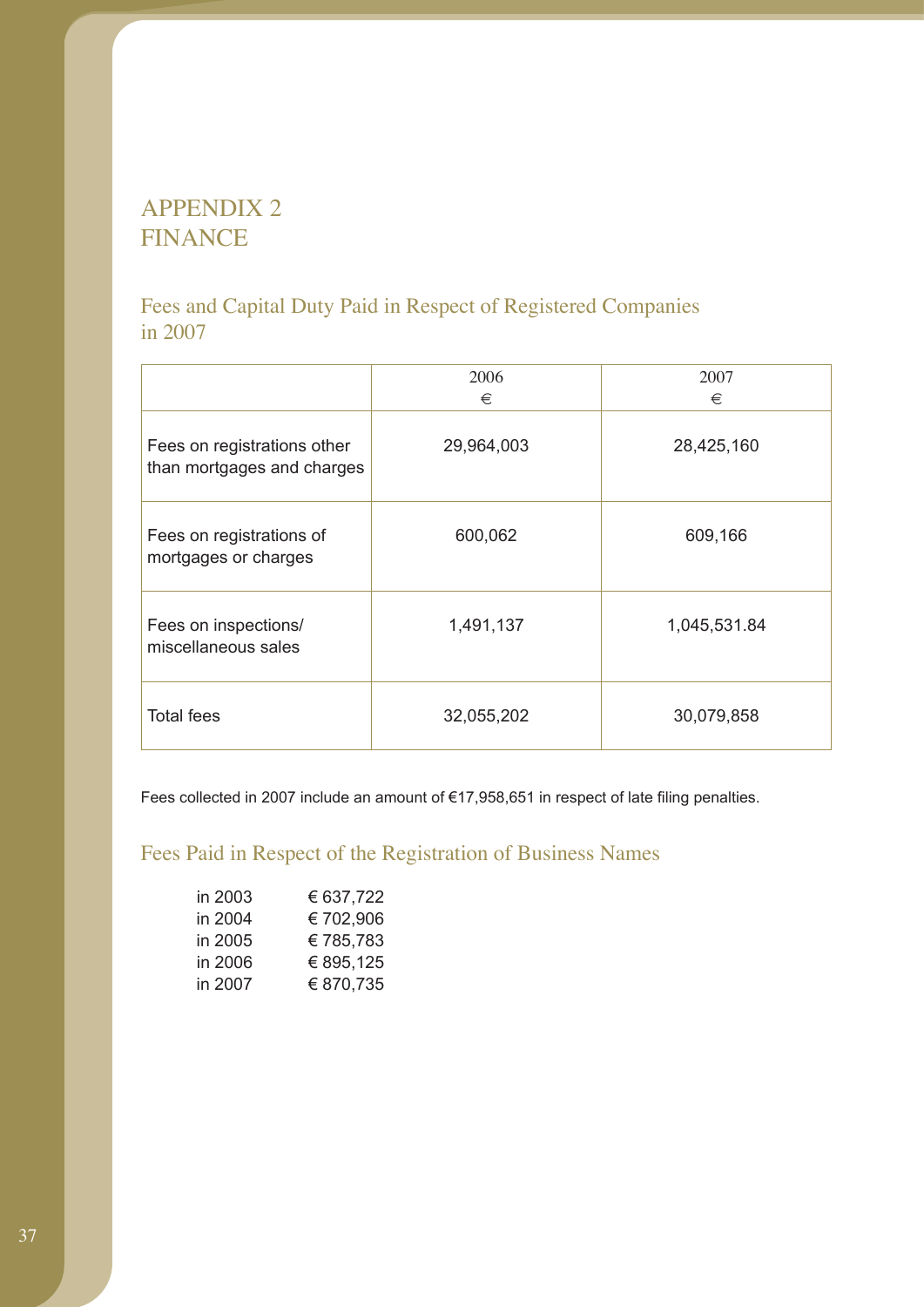# APPENDIX 3 REGISTRAR OF COMPANIES AND OTHER AUTHORISED PERSONS

| Registrar of Companies | Mr. Paul Farrell        |
|------------------------|-------------------------|
| Assistant Registrar    | Ms. Theresa Fitzpatrick |
| Assistant Registrar    | Mr. Gerry Doyle         |
| Assistant Registrar    | Mr. Brian O'Hare        |
| Legal Adviser          | Ms. Nora Rice           |

## Persons Authorised

The following persons were authorised as at 31st December 2007 pursuant to section 52(2) of the Companies (Amendment)(No.2) Act 1999, section 16 of the Registration of Business Names Act 1963 and section 15 of the Limited Partnerships Act 1907:

| Ms. A. McCarron   | Ms. T. Campbell |
|-------------------|-----------------|
| Mr. B. Collins    | Ms. J. Callery  |
| Mr. J. Steele     | Mr. P. Porter   |
| Mr. R. McLean     | Ms. C. Hickey   |
| Mr. P. Foran      | Ms. M. Leech    |
| Ms. E. Kelly      | Mr. G. Flood    |
| Ms. B. Wynne      | Ms. M. Tighe    |
| Ms. H. Ryan       | Ms. M. Shortall |
| Ms. M. Giblin     | Mr. C. Donegan  |
| Ms. L. O'Sullivan | Mr. W. Flynn    |
| Mr. A. Dolan      | Mr. P. Daly     |
| Ms. C. Madigan    | Ms. C. Pyke     |